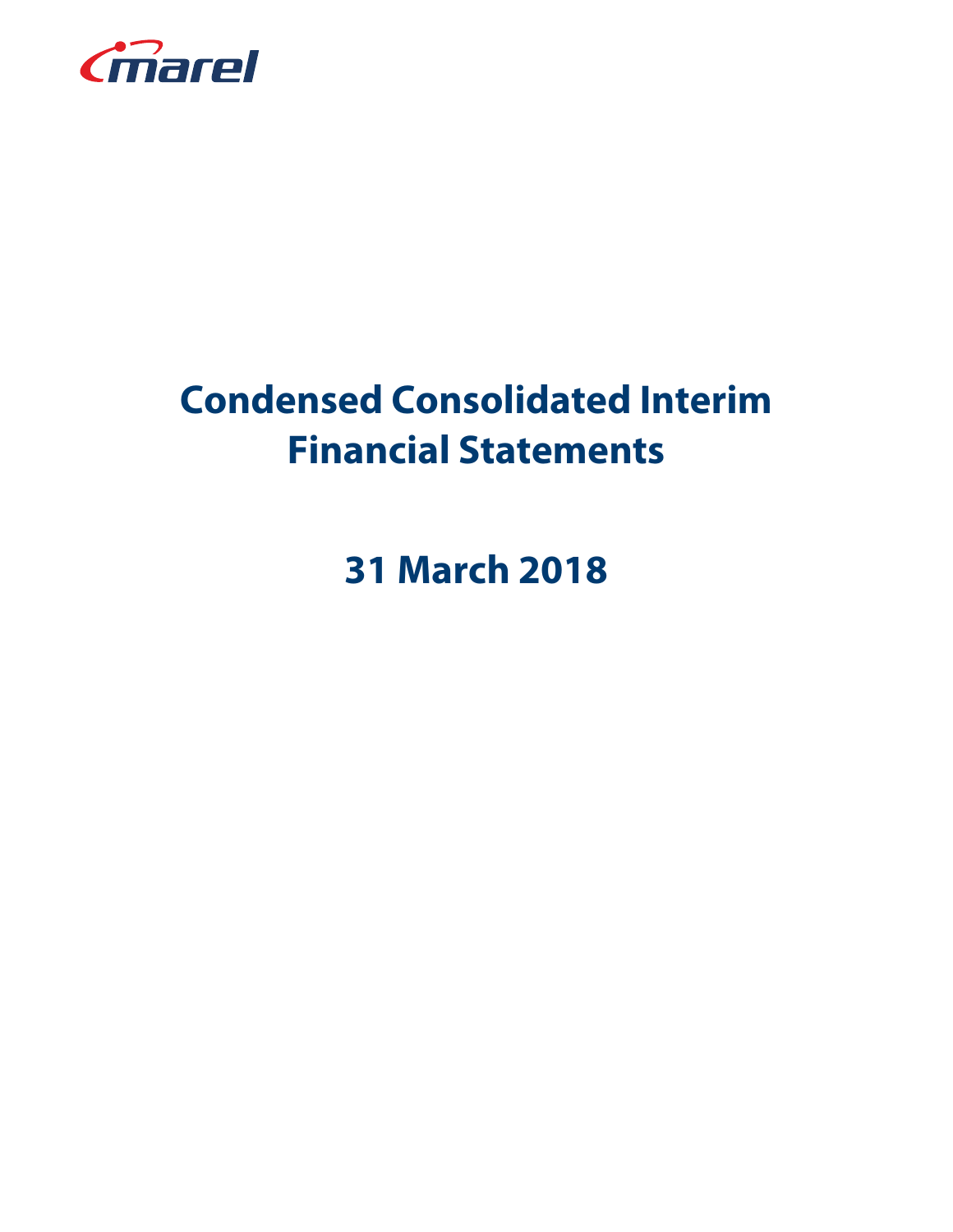

# **Contents Consolidated Financial Statements**

|                   | The Board of Directors' and CEO's Report              | 1  |
|-------------------|-------------------------------------------------------|----|
|                   | <b>Consolidated Statement of Income</b>               | 3  |
|                   | <b>Consolidated Statement of Comprehensive Income</b> | 4  |
|                   | <b>Consolidated Statement of Financial Position</b>   | 5  |
|                   | <b>Consolidated Statement of Changes in Equity</b>    | 6  |
|                   | <b>Consolidated Statement of Cash Flows</b>           | 7  |
|                   |                                                       |    |
|                   | Notes to the Condensed Consolidated Interim Financial |    |
| <b>Statements</b> |                                                       | 8  |
| 1                 | <b>General information</b>                            | 8  |
| 2                 | Basis of preparation and use of judgements and        |    |
|                   | estimates                                             | 8  |
| 3                 | <b>Accounting policies</b>                            | 9  |
| 4                 | <b>Financial management</b>                           | 12 |
| 5                 | <b>Business combinations</b>                          | 13 |
| 6                 | Segment information                                   | 14 |
| 7                 | Revenue                                               | 15 |
| 8                 | Expenses by nature and Adjusted result from           |    |
|                   | operations                                            | 16 |
| 9                 | Net finance costs                                     | 16 |
| 10                | Income tax                                            | 17 |
| 11                | Earnings per share                                    | 17 |
| 12                | Property, plant and equipment                         | 18 |
| 13                | Right of use assets                                   | 19 |
| 14                | Goodwill                                              | 20 |
| 15                | Intangible assets                                     | 21 |
| 16                | Deferred income tax                                   | 22 |
| 17                | Inventories                                           | 23 |
| 18                | <b>Equity</b>                                         | 23 |
| 19                | Bank borrowings and lease liabilities                 | 25 |
| 20                | <b>Provisions</b>                                     | 26 |
| 21                | <b>Financial instruments and risks</b>                | 26 |
| 22                | Contingencies                                         | 27 |
| 23                | <b>Related party transactions</b>                     | 27 |
| 24                | Subsequent events                                     | 27 |
| 25                | <b>Quarterly results</b>                              | 28 |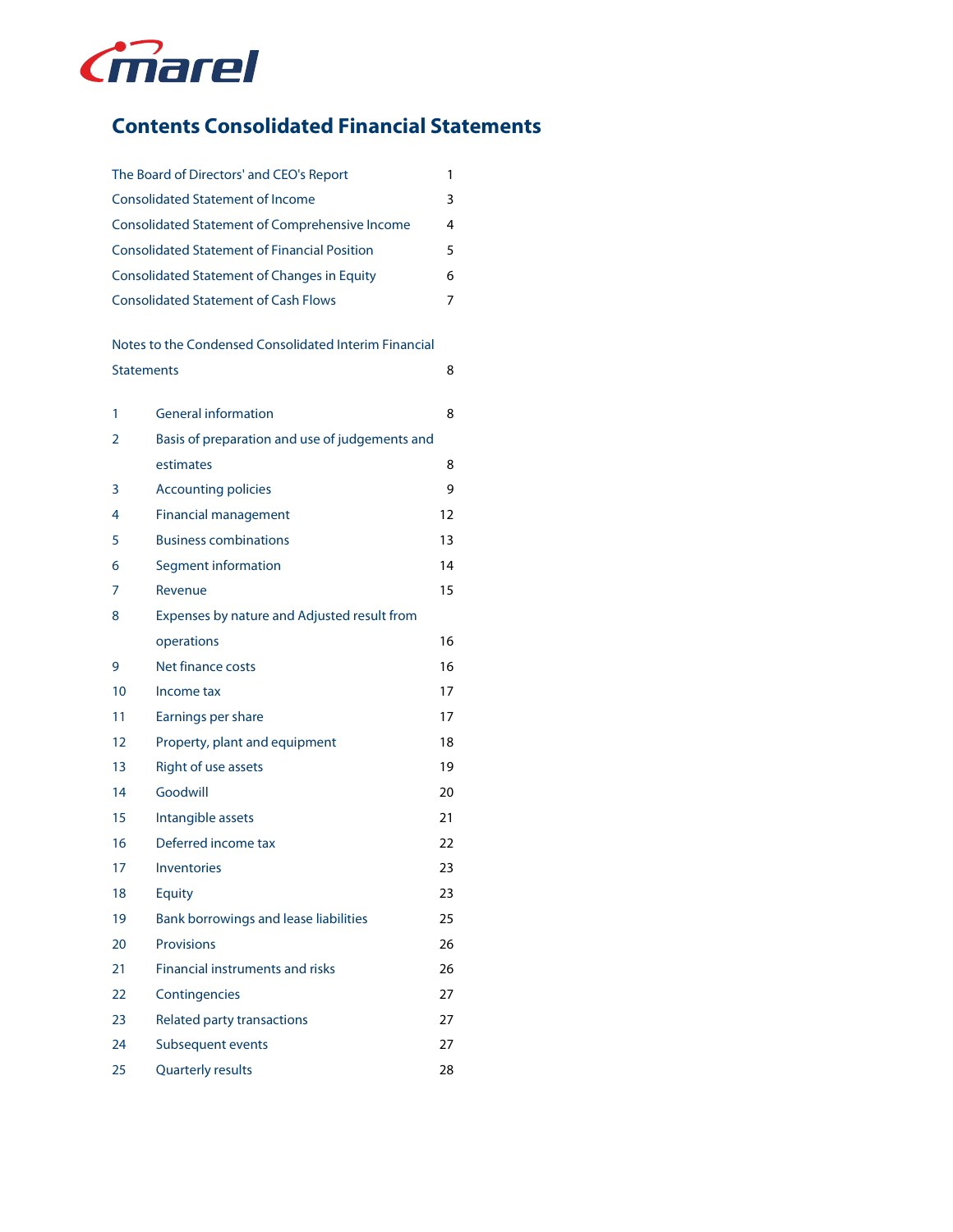

# **The Board of Directors' and CEO's Report**

Marel is a leading global provider of advanced equipment, systems and services for the Poultry, Meat and Fish industries. Marel has offices and subsidiaries in 32 countries and a global network of more than 100 agents and distributors.

The Condensed Consolidated Interim Financial Statements for the three-month period ended 31 March 2018 comprise the financial statements of Marel hf. ("the Company") and its subsidiaries (together "the Group" or "Marel"). The Condensed Consolidated Interim Financial Statements are prepared in accordance with IAS 34 Interim Financial Reporting and should be read in conjunction with the Group's Annual Consolidated Financial Statements as at and for the year ended 31 December 2017. The Condensed Consolidated Interim Financial Statements do not include all of the information required for a complete set of IFRS financial statements. However, selected explanatory notes are included to explain events and transactions that are significant to understand the changes in the Group's financial position and performance from year end 2017.

### **Operations in the three-month period ended 31 March 2018**

The consolidated revenues for Marel for the first quarter 2018 are EUR 288.4 million (2017: EUR 252.5 million). The adjusted result from operations for the same period is EUR 43.8 million or 15.2% of revenues (2017: EUR 37.7 million or 14.9% of revenues).

The bridge between Adjusted result from operations and Result from operations as shown in the Consolidated Statement of Income is as follows:

|                                                                    | 01    | 01    |
|--------------------------------------------------------------------|-------|-------|
|                                                                    | 2018  | 2017  |
| Adjusted result from operations                                    | 43.8  | 37.7  |
| Adjustment amortization of acquisition-related (in)tangible assets | (2.3) | (6.2) |
| Result from operations                                             | 41.5  | 31.5  |

At 31 March 2018 the Company's order book amounted to EUR 529 million (at 1 January 2018: EUR 488 million).

On 31 August 2017, Marel closed an agreement to acquire 100% of the shares of Sulmaq Industrial e Comercial S.A. ("Sulmaq") from a consortium of shareholders. Further information is provided in note 5 of the Condensed Consolidated Interim Financial Statements.

Based on the decision taken at the Company's 2018 Annual General Meeting, a dividend was declared to shareholders for the operational year 2017 amounting to EUR 28.7 million, EUR 4.19 cents per share, corresponding to approximately 30% of net result for the year 2017 (2017: a dividend of EUR 15.3 million, EUR 2.14 cents per share, was declared and paid out to shareholders for the operational year 2016).

In Q1 2018, Marel purchased 10.0 million treasury shares for a total amount of EUR 30.3 million to be used as a payment for potential future acquisitions.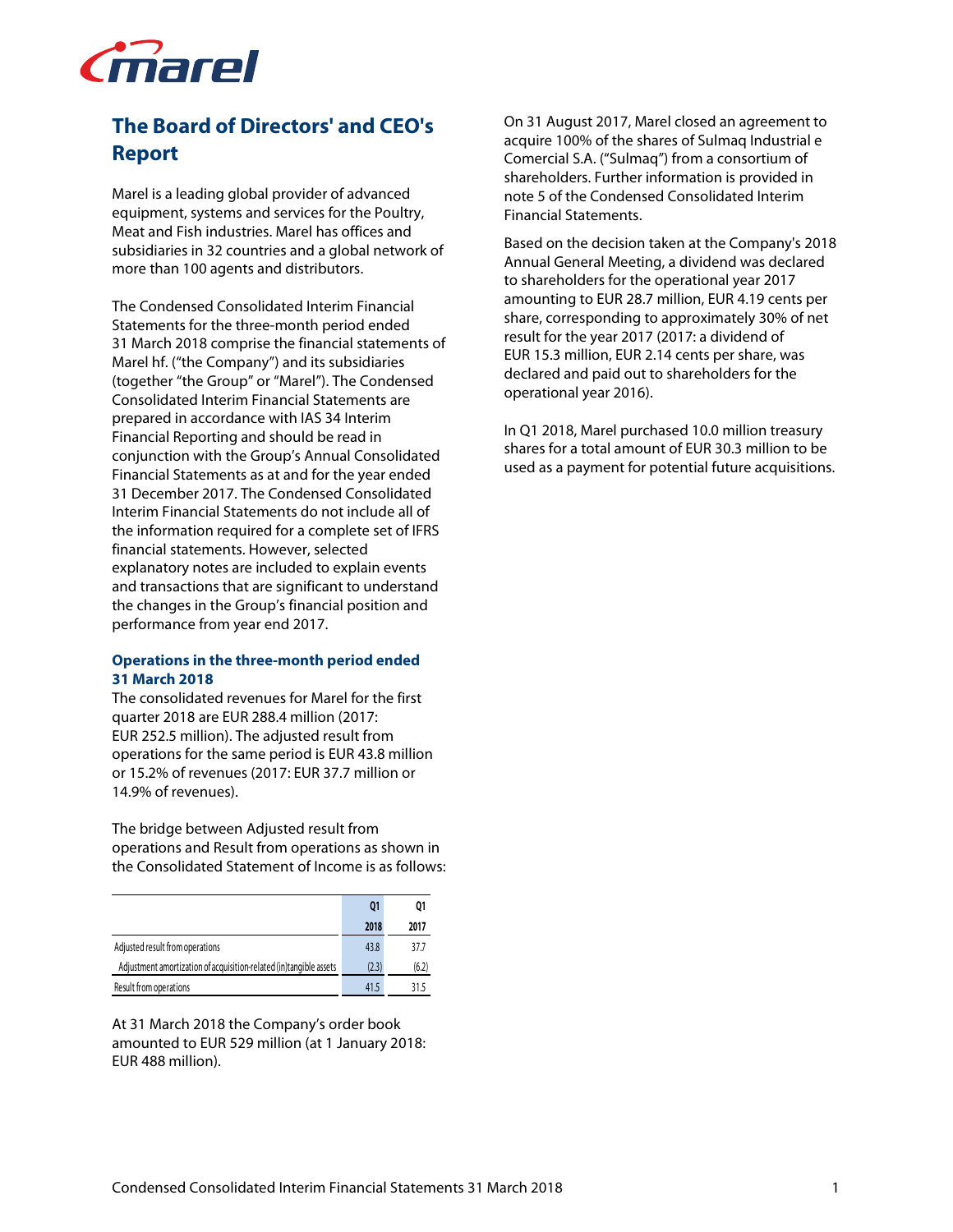

### **Statement by the Board of Directors and the CEO**

According to the Board of Directors' and CEO's best knowledge, the Condensed Consolidated Interim Financial Statements give a true and fair view of the consolidated financial performance of the Group for the three-month period ended 31 March 2018, its assets, liabilities and consolidated financial position as at 31 March 2018 and its consolidated cash flows for the three-month period ended 31 March 2018.

Furthermore, in our opinion the Condensed Consolidated Interim Financial Statements and the endorsement of the Board of Directors and the CEO give a fair view of the development and performance of the Group's operations and its position and describe the principal risks and uncertainties faced by the Group.

The Board of Directors and the CEO have today discussed the Condensed Consolidated Interim Financial Statements of Marel hf. for the threemonth period ended 31 March 2018 and ratify them with their signatures.

Garðabær, 23 April 2018

**Board of Directors** 

Ásthildur Margrét Otharsdóttir Chairman of the Board

Arnar Þór Másson Ann Elizabeth Savage

Margrét Jónsdóttir Ólafur S. Guðmundsson

Ástvaldur Jóhannsson Helgi Magnússon

**Chief Executive Officer** 

Árni Oddur Þórðarson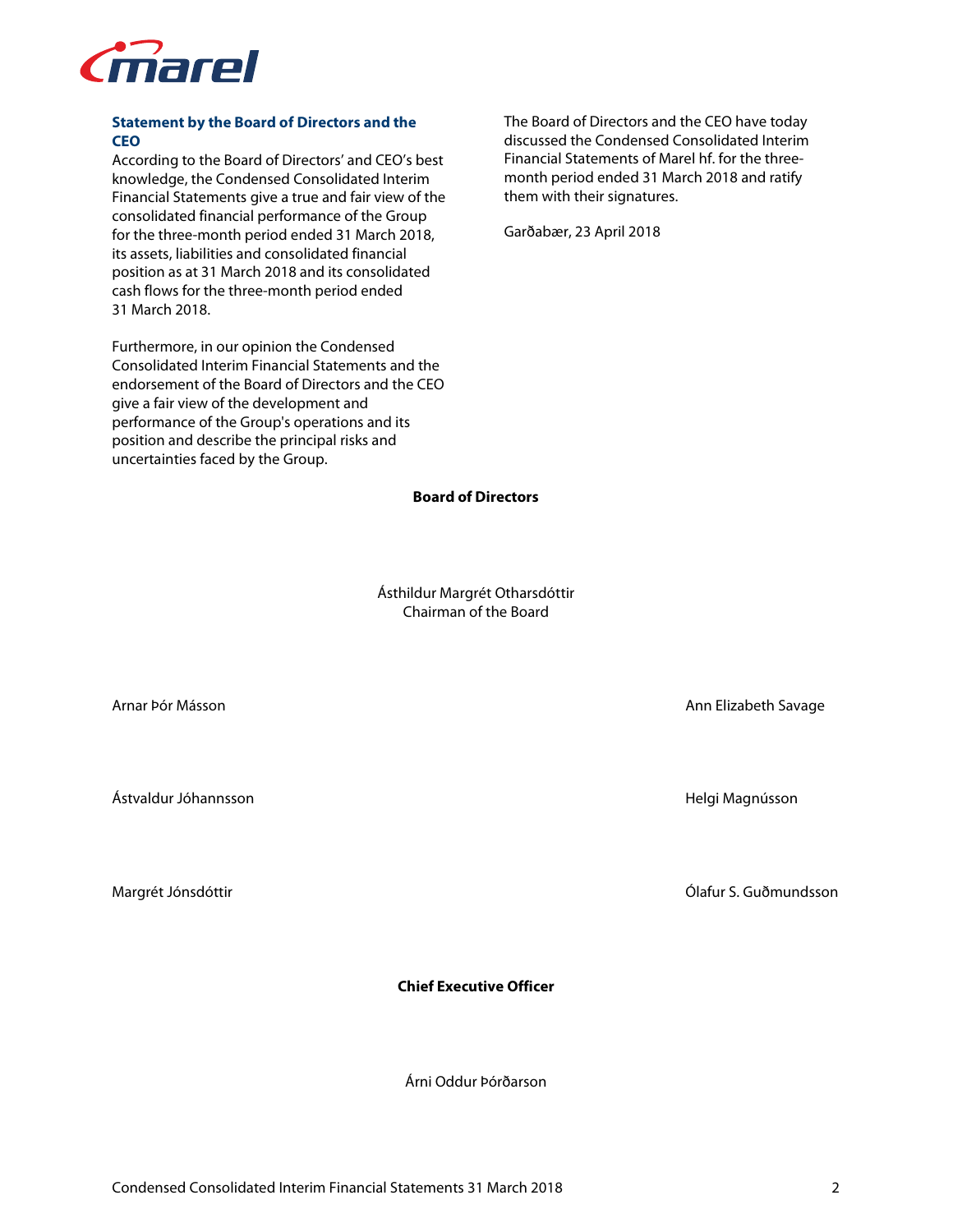

# **Consolidated Statement of Income**

|                                                                   |                                  | Q <sub>1</sub> | Q <sub>1</sub> |
|-------------------------------------------------------------------|----------------------------------|----------------|----------------|
| In EUR million unless stated otherwise                            | Notes                            | 2018           | 2017           |
|                                                                   |                                  |                |                |
| Revenues                                                          | 6 <sup>1</sup><br>$\overline{7}$ | 288.4          | 252.5          |
| Cost of sales                                                     | 8 <sup>°</sup>                   | (176.9)        | (153.0)        |
| <b>Gross profit</b>                                               |                                  | 111.5          | 99.5           |
|                                                                   |                                  |                |                |
| Selling and marketing expenses                                    | $\overline{8}$                   | (32.6)         | (31.0)         |
| Research and development expenses                                 | 8 <sup>°</sup>                   | (17.4)         | (13.9)         |
| General and administrative expenses                               | 8                                | (17.7)         | (16.9)         |
| Adjusted result from operations*)                                 |                                  | 43.8           | 37.7           |
| Amortization of acquisition-related (in)tangible assets           | 5 <sup>o</sup>                   | (2.3)          | (6.2)          |
| <b>Result from operations</b>                                     |                                  | 41.5           | 31.5           |
| Finance costs                                                     | 9 <sup>o</sup>                   | (6.4)          | (4.6)          |
| Finance income                                                    | 9 <sup>o</sup>                   | 0.4            | 0.8            |
| Net finance costs                                                 | 9 <sup>°</sup>                   | (6.0)          | (3.8)          |
|                                                                   |                                  |                |                |
| <b>Result before income tax</b>                                   |                                  | 35.5           | 27.7           |
| Income tax                                                        | 10 <sup>°</sup>                  | (7.2)          | (6.4)          |
| <b>Net result</b>                                                 |                                  | 28.3           | 21.3           |
|                                                                   |                                  |                |                |
| Of which:                                                         |                                  |                |                |
| - Net result attributable to non-controlling interests            | <b>18</b>                        | 0.0            | 0.0            |
| - Net result attributable to Shareholders of the Company          | 11                               | 28.3           | 21.3           |
|                                                                   |                                  |                |                |
|                                                                   |                                  |                |                |
| Earnings per share for result attributable to Shareholders of the |                                  |                |                |
| Company during the period (expressed in EUR cent per share):      |                                  |                |                |
| - basic                                                           | 11                               | 4.11           | 2.99           |
| -diluted                                                          | 11                               | 4.09           | 2.98           |

\*) Adjusted result from operations: result has been adjusted for amortization of acquisition-related (in)tangible assets.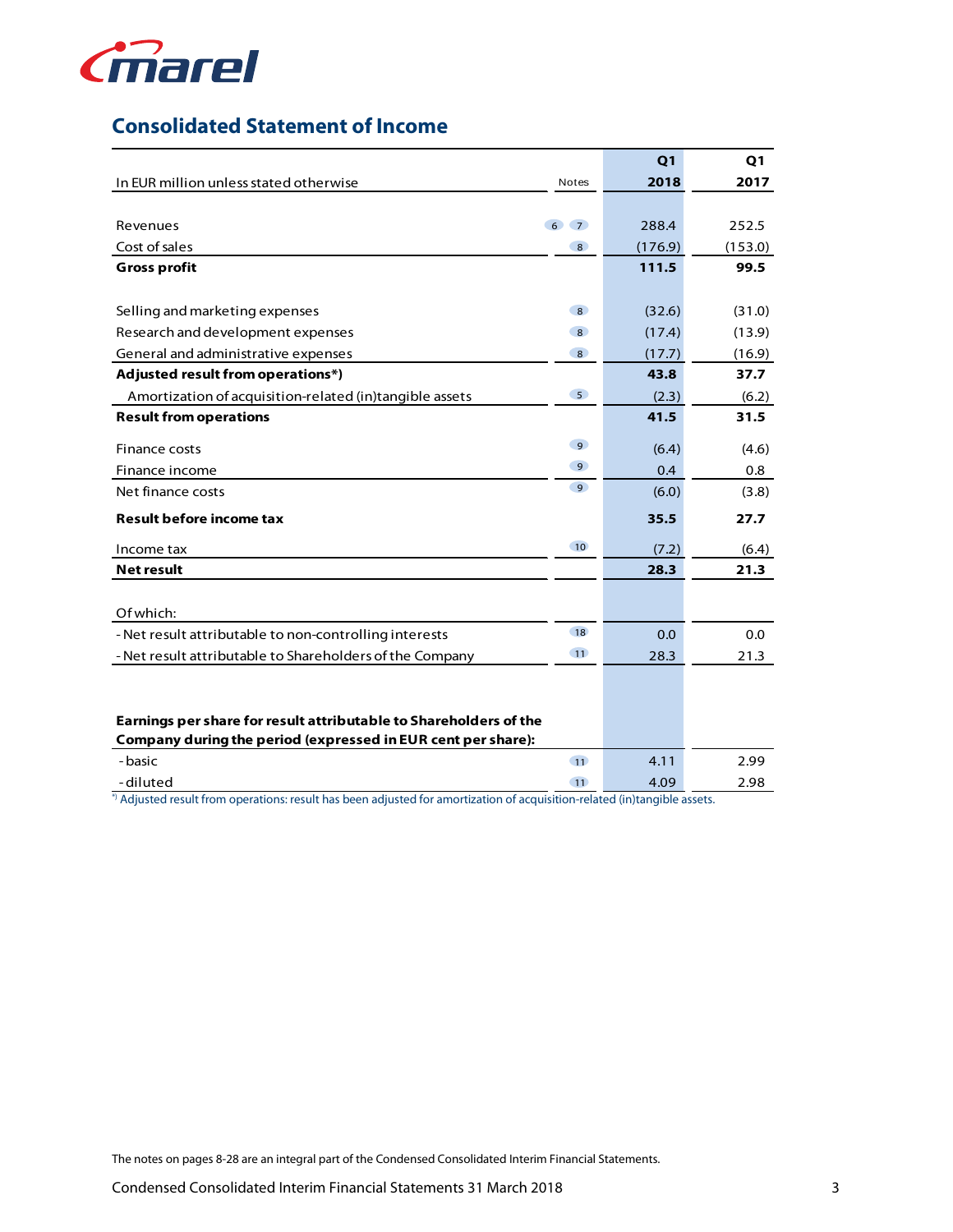

# **Consolidated Statement of Comprehensive Income**

|                                                                  |              | Q <sub>1</sub> | Q1    |
|------------------------------------------------------------------|--------------|----------------|-------|
| In EUR million                                                   | <b>Notes</b> | 2018           | 2017  |
|                                                                  |              |                |       |
| <b>Net Result</b>                                                |              | 28.3           | 21.3  |
|                                                                  |              |                |       |
| Items that are or may be reclassified to profit or loss:         |              |                |       |
| Currency translation differences                                 | <b>18</b>    | (2.0)          | (0.0) |
| Cash flow hedges                                                 | <b>18</b>    | 0.6            | 0.8   |
| Income tax relating to cash flow hedges                          | 16 18        | (0.1)          | (0.1) |
| Other comprehensive income / (loss) for the period, net of tax   |              | (1.5)          | 0.7   |
| Total comprehensive income for the period                        |              | 26.8           | 22.0  |
|                                                                  |              |                |       |
|                                                                  |              |                |       |
| Of which:                                                        |              |                |       |
| Comprehensive income attributable to non-controlling interests   | 18           | 0.0            | 0.0   |
| Comprehensive income attributable to Shareholders of the Company |              | 26.8           | 22.0  |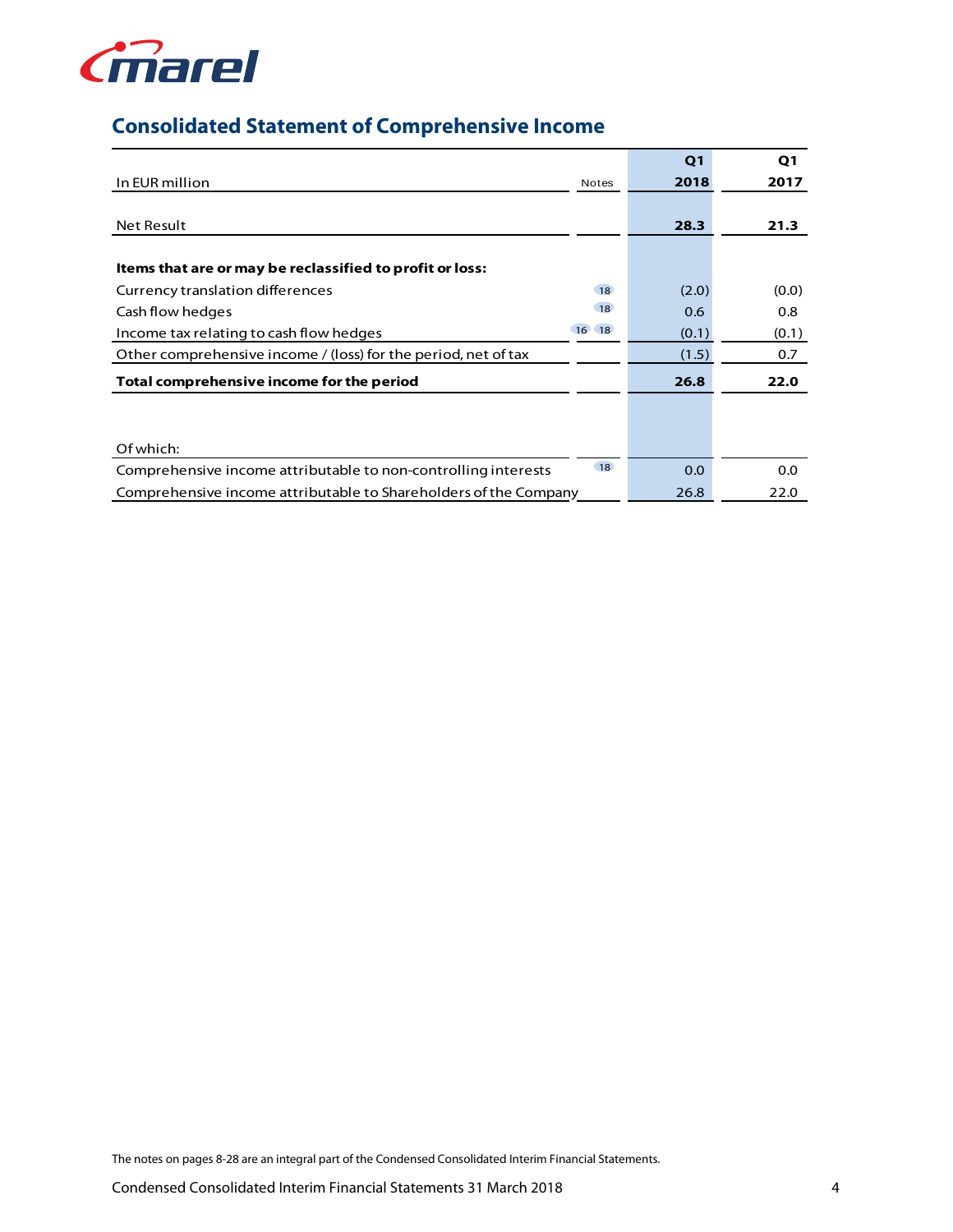

# **Consolidated Statement of Financial Position**

|                                        |                 | 31/03   | 31/12   |
|----------------------------------------|-----------------|---------|---------|
| In EUR million                         | Notes           | 2018    | 2017    |
| <b>ASSETS</b>                          |                 |         |         |
| Property, plant and equipment          | 12              | 146.5   | 144.7   |
| Right of use assets                    | 13              | 31.1    |         |
| Goodwill                               | <b>14</b>       | 643.0   | 643.9   |
| Intangible assets (excluding goodwill) | 15              | 259.5   | 262.7   |
| Trade and other receivables            |                 | 3.8     | 4.0     |
| Derivative financial instruments       | 21              | 1.5     | 0.9     |
| Deferred income tax assets             | 16              | 0.2     | 4.4     |
| <b>Non-current assets</b>              |                 | 1,085.6 | 1,060.6 |
| Inventories                            | 17 <sup>2</sup> | 129.4   | 124.4   |
| Contract assets                        |                 | 35.4    | 48.2    |
| Trade receivables                      |                 | 146.8   | 128.9   |
| Other receivables and prepayments      |                 | 49.4    | 46.6    |
| Cash and cash equivalents              |                 | 19.1    | 31.9    |
| <b>Current assets</b>                  |                 | 380.1   | 380.0   |
| <b>TOTAL ASSETS</b>                    |                 | 1,465.7 | 1,440.6 |
| <b>EQUITY AND LIABILITIES</b>          |                 |         |         |
|                                        |                 |         |         |
| Share capital                          | <b>18</b>       | 6.3     | 6.3     |
| Share premium reserve                  | <b>18</b>       | 199.8   | 229.6   |
| Other reserves                         | 18              | (9.7)   | (8.2)   |
| Retained earnings                      | <b>18</b>       | 309.0   | 313.9   |
| <b>Shareholders' equity</b>            |                 | 505.4   | 541.6   |
| Non-controlling interests              | 18              | 0.2     | 0.3     |
| <b>Total equity</b>                    |                 | 505.6   | 541.9   |
| <b>LIABILITIES</b>                     |                 |         |         |
| Borrowings                             | 19              | 381.5   | 370.5   |
| 13 19<br>Lease liabilities             |                 | 24.1    | 0.2     |
| Deferred income tax liabilities        | 16              | 54.1    | 61.3    |
| Provisions                             | 20              | 7.5     | 8.6     |
| Other liabilities                      |                 | 3.4     | 3.6     |
| Derivative financial instruments       | 21              | 2.7     | 2.7     |
| <b>Non-current liabilities</b>         |                 | 473.3   | 446.9   |
| Contract liabilities                   |                 | 240.3   | 209.6   |
| Trade and other payables               |                 | 192.6   | 195.9   |
| Current income tax liabilities         |                 | 12.6    | 11.0    |
| Borrowings                             | 19              | 24.3    | 26.2    |
| Lease liabilities                      | 13 19           | 7.4     |         |
| Provisions                             | 20              | 9.6     | 9.1     |
| <b>Current liabilities</b>             |                 | 486.8   | 451.8   |
| <b>Total liabilities</b>               |                 | 960.1   | 898.7   |
| TOTAL EQUITY AND LIABILITIES           |                 | 1,465.7 | 1,440.6 |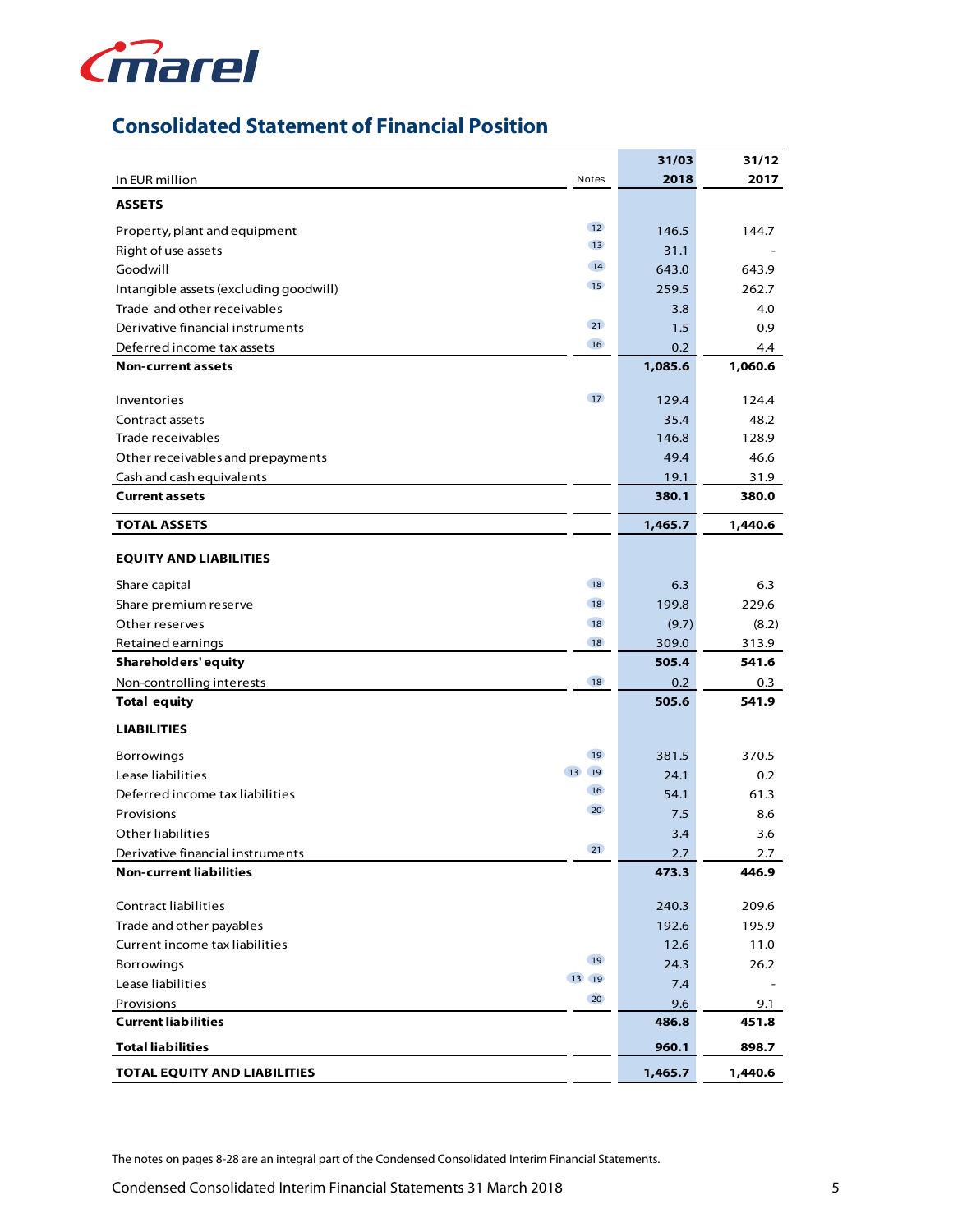

# **Consolidated Statement of Changes in Equity**

|                                         |              | <b>Share</b>          |                        |                 | Share-   | Non-        |              |
|-----------------------------------------|--------------|-----------------------|------------------------|-----------------|----------|-------------|--------------|
|                                         | <b>Share</b> | premium               | Other                  | <b>Retained</b> | holders' | controlling | <b>Total</b> |
| In EUR million                          | capital      | reserve <sup>1)</sup> | reserves <sup>2)</sup> | earnings        | equity   | interests   | equity       |
| <b>Balance at 31 December 2017</b>      | 6.3          | 229.6                 | (8.3)                  | 313.9           | 541.5    | 0.3         | 541.8        |
| Impact IFRS 9 & 15                      |              |                       |                        | (4.8)           | (4.8)    |             | (4.8)        |
| <b>Balance at 1 January 2018</b>        | 6.3          | 229.6                 | (8.3)                  | 309.1           | 536.7    | 0.3         | 537.0        |
| Net result for the period               |              |                       |                        | 28.3            | 28.3     | 0.0         | 28.3         |
| Total other comprehensive income        |              |                       | (1.5)                  |                 | (1.5)    |             | (1.5)        |
| Transactions with owners of the Company |              |                       |                        |                 |          |             |              |
| Treasury shares purchased               | (0.0)        | (30.3)                |                        |                 | (30.3)   |             | (30.3)       |
| Value of services provided              |              | 0.5                   |                        |                 | 0.5      |             | 0.5          |
| Dividend                                |              |                       |                        | (28.7)          | (28.7)   | (0.0)       | (28.8)       |
|                                         | (0.0)        | (29.8)                | (1.5)                  | (0.4)           | (31.7)   | (0.1)       | (31.8)       |
| <b>Balance at 31 March 2018</b>         | 6.3          | 199.8                 | (9.8)                  | 308.7           | 505.0    | 0.2         | 505.2        |
|                                         |              |                       |                        |                 |          |             |              |
| <b>Balance at 1 January 2017</b>        | 6.5          | 288.7                 | (2.1)                  | 232.2           | 525.3    | 0.2         | 525.5        |
| Net result for the period               |              |                       |                        | 21.3            | 21.3     | 0.0         | 21.3         |
| Total other comprehensive income        |              |                       | 0.7                    |                 | 0.7      |             | 0.7          |
|                                         |              |                       |                        |                 |          |             |              |
| Transactions with owners of the Company |              |                       |                        |                 |          |             |              |
| Treasury shares purchased               | 0.0          | (6.8)                 |                        |                 | (6.8)    |             | (6.8)        |
| Value of services provided              |              | 0.1                   |                        |                 | 0.1      |             | 0.1          |
| Other movements                         |              |                       | (0.1)                  | 0.1             |          |             |              |
| Dividend                                |              |                       |                        | (15.3)          | (15.3)   | (0.0)       | (15.3)       |
|                                         | 0.0          | (6.7)                 | 0.6                    | 6.1             | (0.0)    | 0.0         | (0.0)        |
| <b>Balance at 31 March 2017</b>         | 6.5          | 282.0                 | (1.5)                  | 238.3           | 525.3    | 0.2         | 525.5        |
|                                         |              |                       |                        |                 |          |             |              |
| Net result for the period               |              |                       |                        | 75.5            | 75.5     | 0.1         | 75.6         |
| Total other comprehensive income        |              |                       | (6.8)                  |                 | (6.8)    |             | (6.8)        |
| Transactions with owners of the Company |              |                       |                        |                 |          |             |              |
| Treasury shares purchased               | (0.2)        | (56.4)                |                        |                 | (56.6)   |             | (56.6)       |
| Treasury shares sold                    |              | 3.7                   |                        |                 | 3.7      |             | 3.7          |
| Value of services provided              |              | 0.3                   |                        |                 | 0.3      |             | 0.3          |
| Other movements                         |              |                       |                        | 0.1             | 0.1      |             | 0.1          |
|                                         | (0.2)        | (52.4)                | (6.8)                  | 75.6            | 16.2     | 0.1         | 16.3         |
| <b>Balance at 31 December 2017</b>      | 6.3          | 229.6                 | (8.3)                  | 313.9           | 541.5    | 0.3         | 541.8        |

<sup>1)</sup> Includes reserve for share based payments as per 31 March 2018 of EUR 1.7 million (31 December 2017: EUR 1.4 million).

<sup>2)</sup> For details on Other reserves refer to note 18.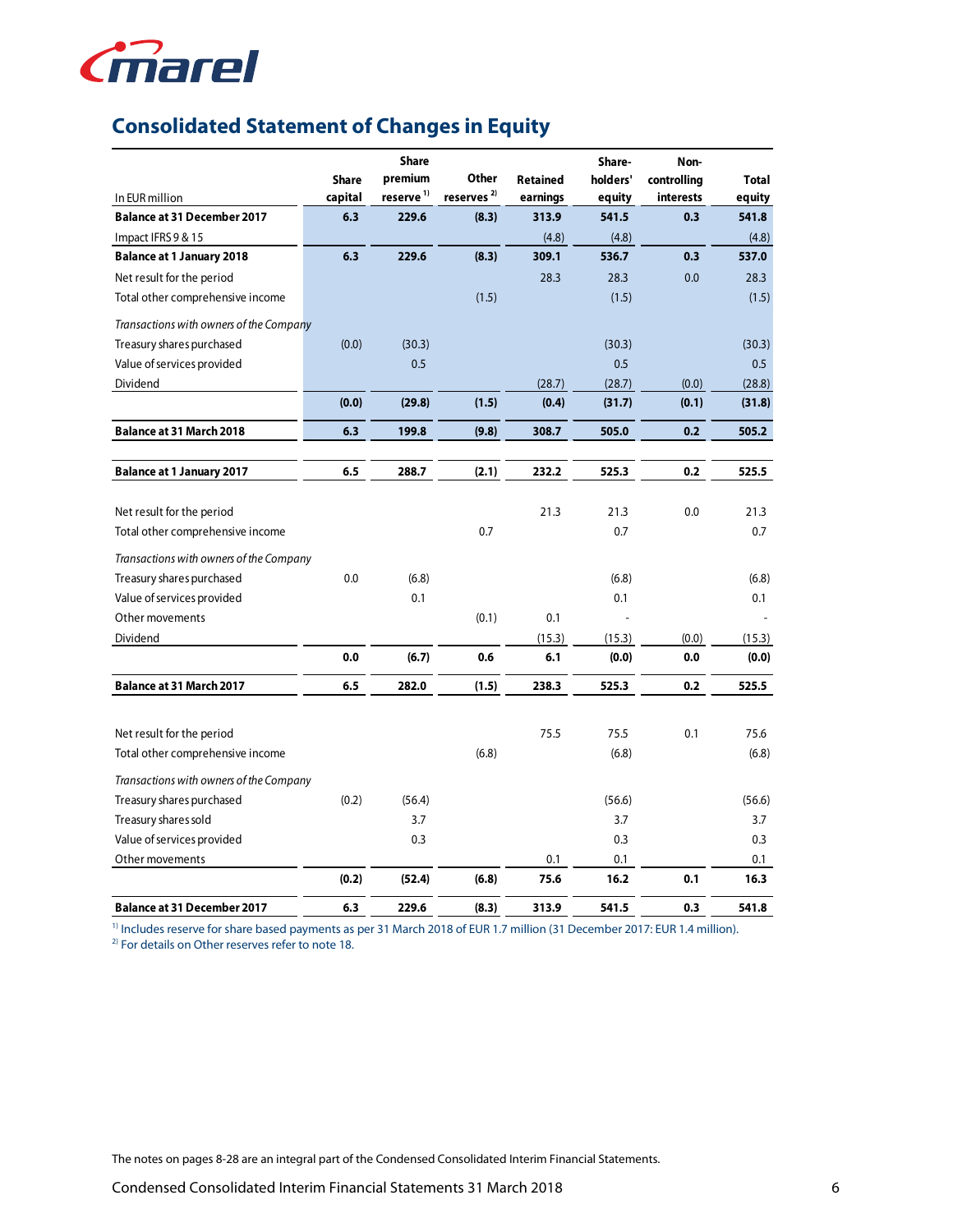

# **Consolidated Statement of Cash Flows**

|                                                                                 |               | Q <sub>1</sub> | Q1     |
|---------------------------------------------------------------------------------|---------------|----------------|--------|
| In EUR million                                                                  | Notes         | 2018           | 2017   |
| <b>Cash flows from operating activities</b>                                     |               |                |        |
| <b>Result from operations</b>                                                   |               | 41.5           | 31.5   |
| Adjustments to reconcile result from operations to net cash provided by / (used |               |                |        |
| in) operating activities:                                                       |               |                |        |
| Depreciation of property, plant and equipment and right of use assets           | $12 \quad 13$ | 5.0            | 2.7    |
| Amortization and impairment of intangible assets                                | 15            | 8.8            | 11.8   |
| Changes in non-current receivables and payables                                 |               |                | 0.1    |
| Working capital provided by / (used in) operating activities                    |               | 55.3           | 46.1   |
| Changes in working capital:                                                     |               |                |        |
| Inventories and contract assets and liabilities                                 |               | 30.4           | 12.9   |
| Trade and other receivables                                                     |               | (19.8)         | (20.9) |
| Trade and other payables                                                        |               | (7.3)          | 2.4    |
| Provisions                                                                      |               | (3.0)          | (2.6)  |
| <b>Changes in operating assets and liabilities</b>                              |               | 0.3            | (8.2)  |
| <b>Cash generated from operating activities</b>                                 |               | 55.6           | 37.9   |
| Taxes paid                                                                      |               | (9.5)          | (1.4)  |
| Interest and finance income                                                     |               | 0.3            | 0.2    |
| Interest and finance costs                                                      |               | (2.2)          | (4.0)  |
| Net cash from operating activities                                              |               | 44.2           | 32.7   |
| <b>Cash flows from investing activities</b>                                     |               |                |        |
| Purchase of property, plant and equipment                                       | 12            | (5.4)          | (4.6)  |
| Investments in intangibles                                                      | 15            | (6.2)          | (5.3)  |
| Proceeds from sale of property, plant and equipment                             |               | 0.4            | 0.2    |
| Net cash provided by / (used in) investing activities                           |               | (11.2)         | (9.7)  |
| <b>Cash flows from financing activities</b>                                     |               |                |        |
| Purchase of treasury shares                                                     |               | (30.3)         | (6.8)  |
| Proceeds from borrowings                                                        |               | 72.0           | 5.0    |
| Repayments of borrowings                                                        |               | (57.4)         | (22.1) |
| Payments lease liabilities                                                      |               | (2.0)          |        |
| Dividends paid                                                                  | 18            | (25.9)         | (13.9) |
| Net cash provided by / (used in) financing activities                           |               | (43.6)         | (37.8) |
| Net increase (decrease) in net cash                                             |               | (10.6)         | (14.8) |
| Exchange (loss) / gain on net cash                                              |               | (2.2)          | (1.2)  |
| Net cash at beginning of the period                                             |               | 31.9           | 45.5   |
| Net cash at end of the period                                                   |               | 19.1           | 29.5   |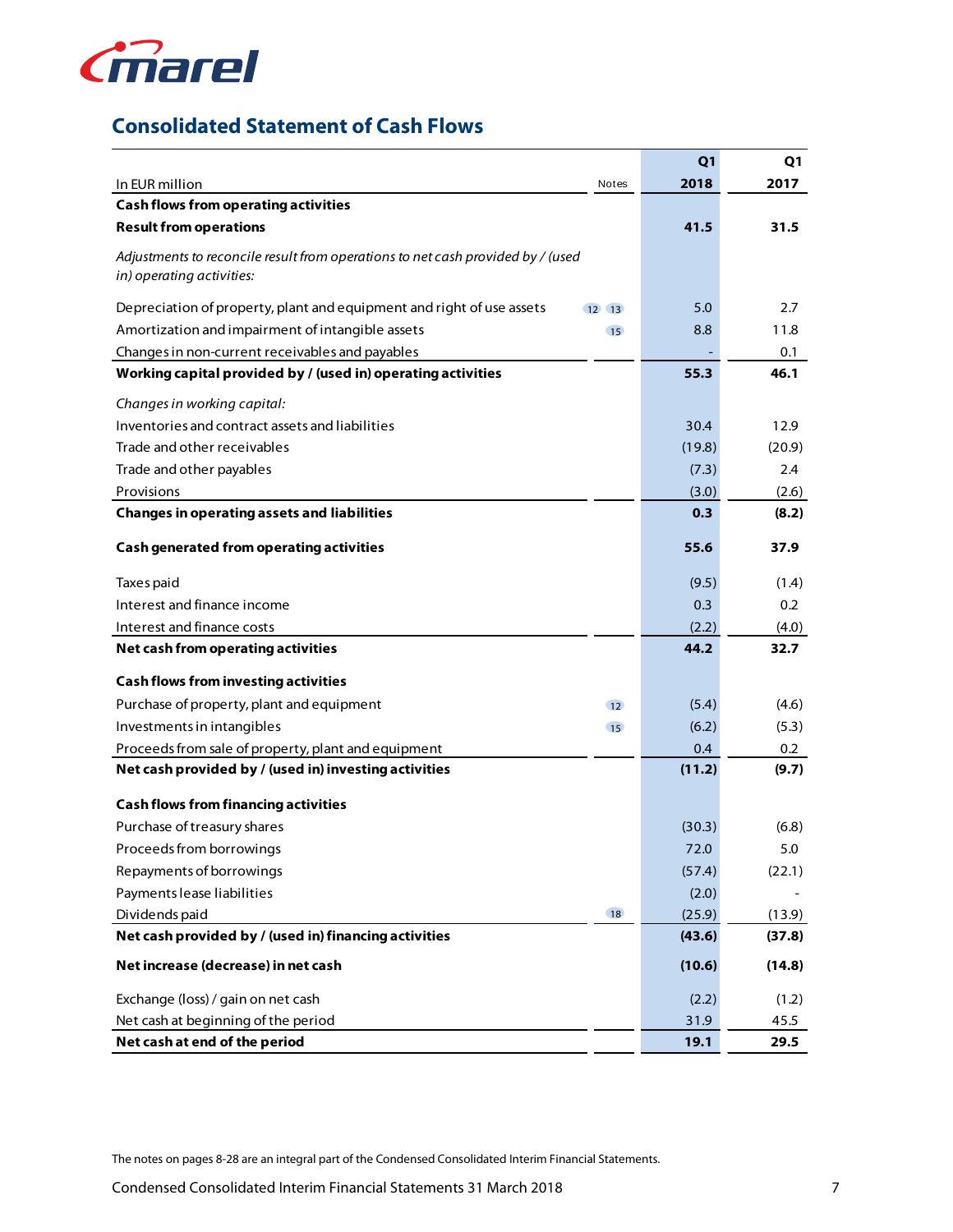

# **Notes to the Condensed Consolidated Interim Financial Statements**

### **1 General information**

### **Reporting entity**

Marel hf. ("the Company") is a limited liability company incorporated and domiciled in Iceland. The address of its registered office is Austurhraun 9, Gardabaer.

The Condensed Consolidated Interim Financial Statements of the Company as at and for the threemonth period ended 31 March 2018 comprise the Company and its subsidiaries (together referred to as "the Group" or "Marel").

The Group is a leading global provider of advanced equipment, systems and services for the Poultry, Meat and Fish industries and is involved in the manufacturing, development, distribution and sales of solutions for these industries.

The Condensed Consolidated Interim Financial Statements for the three-month period ended 31 March 2018 have not been audited nor reviewed by an external auditor.

All amounts are in millions of EUR and have been rounded to the nearest million, unless otherwise indicated.

These Condensed Consolidated Interim Financial Statements have been approved for issue by the Board of Directors and CEO on 23 April 2018.

The Company is listed on the Nasdaq OMX Nordic Iceland exchange.

# **2 Basis of preparation and use of judgements and estimates**

### **Basis of preparation**

These Condensed Consolidated Interim Financial Statements of the Company and its subsidiaries are for the three-month period ended 31 March 2018 and have been prepared in accordance with IAS 34 as adopted by the European Union.

The Condensed Consolidated Interim Financial Statements should be read in conjunction with the Group's Annual Consolidated Financial Statements for the year ended 31 December 2017. The Consolidated Financial Statements for the Group for the period ended 31 December 2017 are available upon request from the Company's registered office at Austurhraun 9, Garðabær, Iceland or at www.marel.com.

These Condensed Consolidated Interim Financial Statements do not include all of the information required for a complete set of IFRS financial statements. However, selected explanatory notes are included to explain events and transactions that are significant to an understanding of the changes in the Group's financial position and performance since the last annual financial statements.

This is the first set of the Group's financial statements where IFRS 9, IFRS 15 and IFRS 16 have been applied. Changes to significant accounting policies are described in note 3.

These Condensed Consolidated Interim Financial Statements have been prepared under the historical cost convention, except for the valuation of available-for-sale financial assets and financial assets and liabilities (including derivative instruments) which are valued at fair value through the Consolidated Statement of Comprehensive Income.

Items of each entity in the Group, as included in the Condensed Consolidated Interim Financial Statements, are measured using the currency that best reflects the economic substance of the underlying events and circumstances relevant to that entity ("the functional currency"). The Condensed Consolidated Interim Financial Statements are presented in Euro (EUR), which is the Group's reporting currency.

#### **Use of judgements and estimates**

In preparing these Condensed Consolidated Interim Financial Statements, management has made judgements and estimates that affect the application of accounting policies and the reported amounts of assets and liabilities, income and expense. Actual results may differ from these estimates.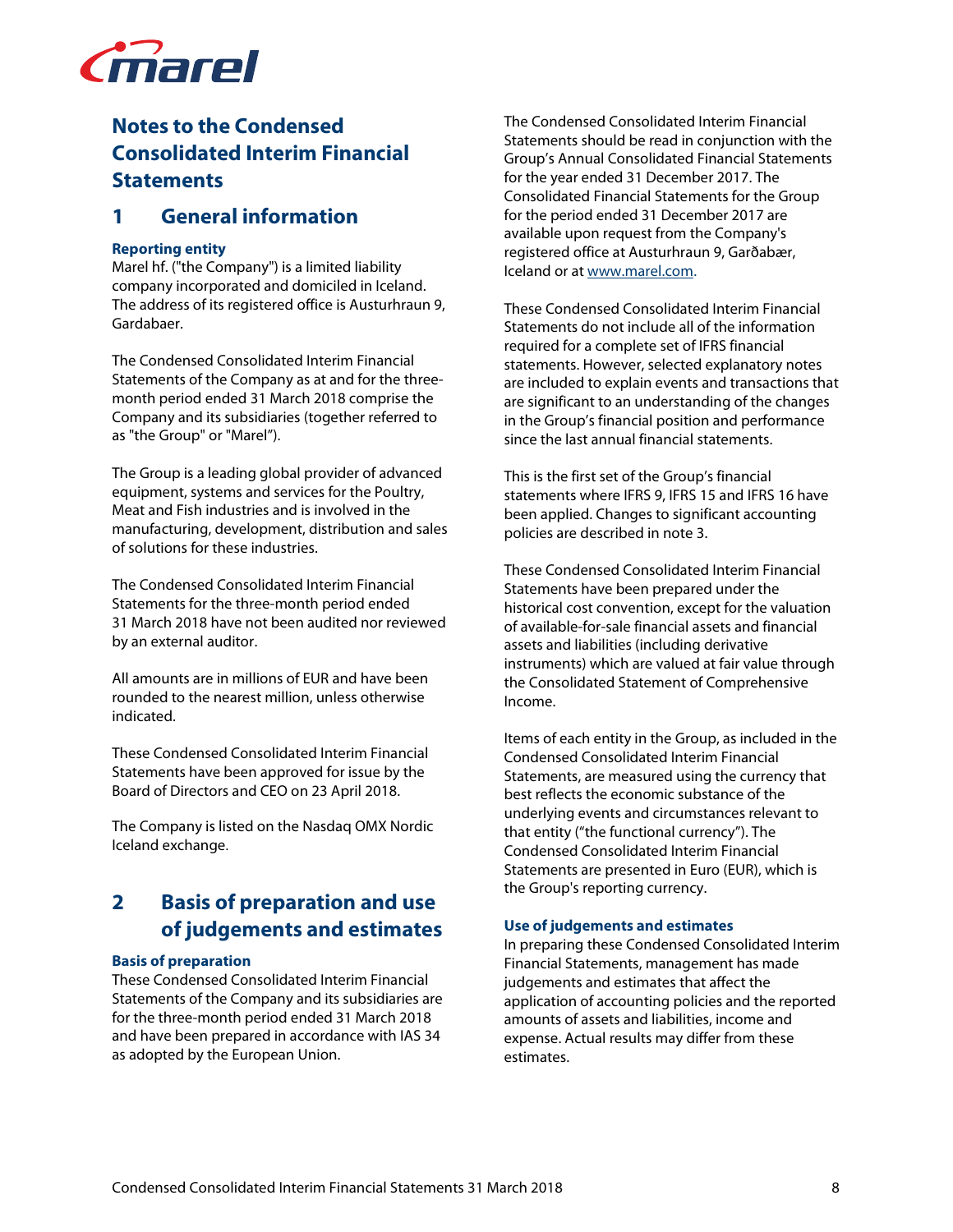

The significant judgements made by management in applying the Group's accounting policies and the key sources of estimation uncertainty were the same as those described in the last Group's Annual Consolidated Financial Statements for the year ended 31 December 2017, except for new significant judgements and key sources of estimation uncertainty related to the application of IFRS 9, IFRS 15 and IFRS 16, which are described in note 3.

# **3 Accounting policies**

Except as described below, the accounting policies applied in these Condensed Consolidated Interim Financial Statements are the same as those applied and described in the Annual Consolidated Financial Statements for the year ended 31 December 2017.

The changes in accounting policies are expected to be reflected in the Group's Consolidated Financial Statements as at and for the year ending 31 December 2018.

The Group has initially adopted IFRS 9 Financial Instruments and IFRS 15 Revenue from Contracts with Customers, both with an effective date of 1 January 2018 and has early adopted IFRS 16 Lease which has an effective date of 1 January 2019.

Impact of the adoption of new standards on the opening Retained earnings

The effect of initially applying IFRS 9 and IFRS 15 on the group's Consolidated Financial Statements is described below.

|                   | 31              |                |             |            |
|-------------------|-----------------|----------------|-------------|------------|
|                   | <b>December</b> |                |             | 1 January  |
|                   | $2017^{11}$     | IFRS 9 $^{2)}$ | IFRS 15 $3$ | $2018^{4}$ |
| Detained consinue | 2120            | $\Lambda$ 1    | (0, 0)      | 2001       |

Retained earnings 13.9 4.1 (8.9) 1) Retained earnings as presented in the Consolidated Statement of Financial Position.

2) Adjustments due to adoption of IFRS 9. <sup>3)</sup> Adjustments due to adoption of IFRS 15.

4) Adjusted opening balance at 1 January 2018.

The total adjustment, net of tax, to the opening balance of the Group's equity at 1 January 2018 amounts to EUR 4.8 million (decrease of Retained earnings). The principal components of the estimated adjustments are as follows:

• IFRS 9: An increase in Retained earnings of EUR 3.7 million relating to modifications in the

Group's loan facilities and an increase in Retained earnings of EUR 0.4 million as a result of a reduction in the impairment of Trade receivables.

• IFRS 15: A decrease in Retained earnings of EUR 3.0 million due to later recognition of revenues (and some associated costs) for standard equipment and a decrease in Retained earnings of EUR 5.9 million due to alignment of margins for all phases of the complete solutions or systems.

The Group has initially applied IFRS 9 and IFRS 15 at 1 January 2018. Under the transition methods chosen, comparative information is not restated.

Marel adopted IFRS 16 Leases as well on 1 January 2018. The transition approach for IFRS 16 is the cumulative catch up approach, as a result there is no impact on Retained earnings as at 1 January 2018.

### **IFRS 9 Financial instruments**

IFRS 9 contains a new classification and measurement approach for financial assets and liabilities that reflects the business model in which assets are managed and their cash flow characteristics.

IFRS 9 contains three principal classification categories for financial assets: measured at Amortized cost, Fair Value Through Other Comprehensive Income ("FVOCI") and Fair Value Through Profit and Loss ("FVTPL"). The standard eliminates the existing IAS 39 categories of held to maturity, loans and receivables and available for sale.

Based on its assessment, the Group does not believe that the new classification requirements will have a material impact on its accounting for trade receivables. The new classification requirements will affect the carrying amount of borrowings as modifications of financing facilities will be accounted for differently under IFRS 9.

The Group has adopted IFRS 9 using the exemption which allows it not to restate comparative information for prior periods with respect to classification and measurement (including impairment) changes.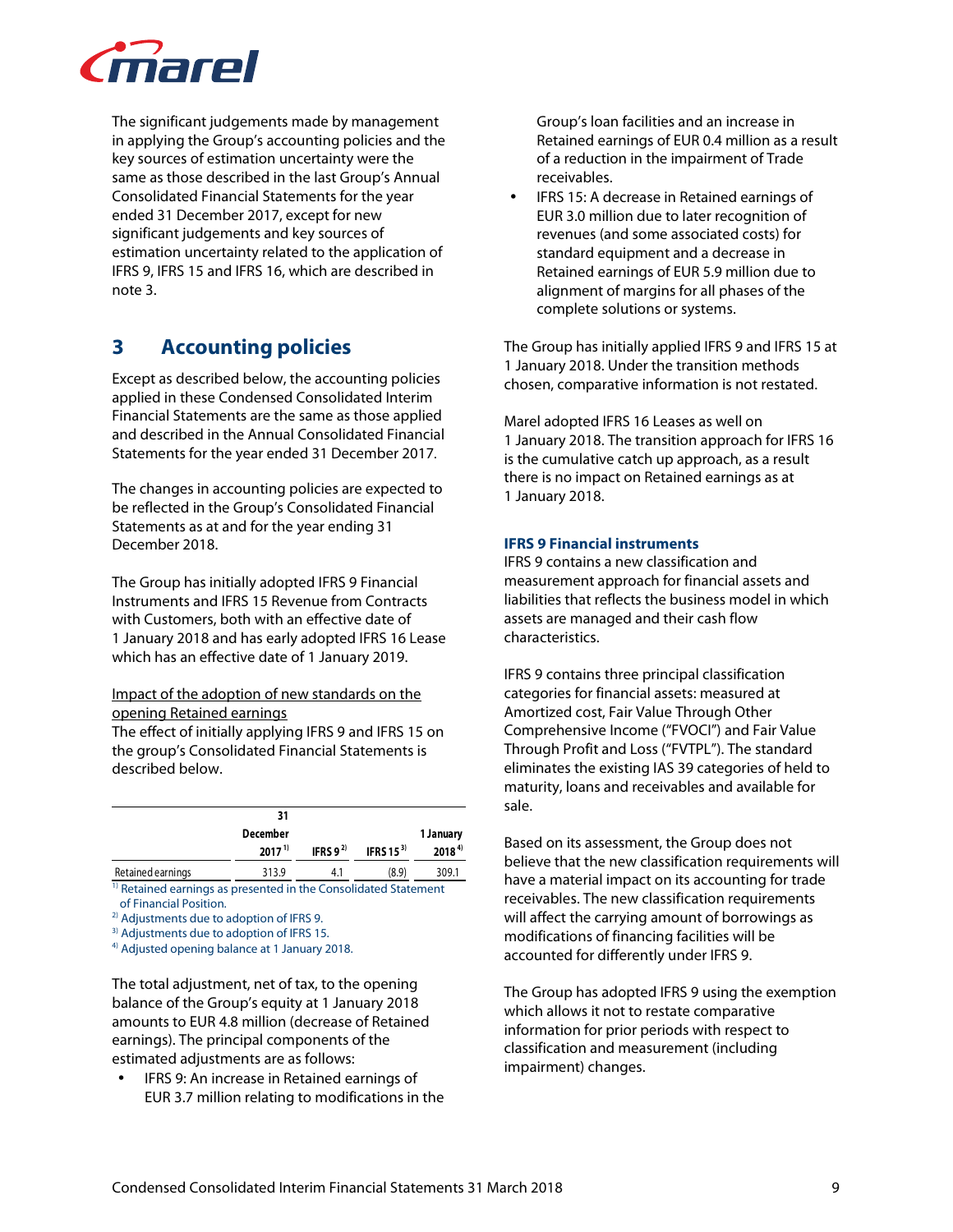

Differences in the carrying amounts of financial assets and financial liabilities resulting from the adoption of IFRS 9 have been recognized in Retained earnings as at 1 January 2018.

Amendments made by IFRS 9 to paragraph 82 of IAS 1 introduced additional line items that are required to be presented in the Consolidated Statement of Income (Impairment loss on trade and other receivables). The Group has not presented them because during the interim period it did not have events or transactions to be reflected in those line items.

### Hedge accounting

When initially applying IFRS 9, the Group may choose as its accounting policy to continue to apply the hedge accounting requirements of IAS 39 instead of the requirements in IFRS 9. The Group has chosen to continue to apply the requirements of IAS 39.

### **IFRS 15 Revenue from Contracts with Customers**

IFRS 15 establishes a comprehensive framework for determining whether, how much and when revenue is recognized. It replaced IAS 18 Revenue, IAS 11 Construction Contracts and related interpretations.

The Group has adopted IFRS 15 using the cumulative effect method (with practical expedient: completed contract method), with the effect of 1 January 2018, being the date of initial application. Accordingly, the information presented for 2017 has not been restated and is presented, as previously reported, under IAS 18, IAS 11 and related interpretations.

The following tables summarizes the impacts of adopting IFRS 15 on the Group's interim Consolidated Statement of Financial Position as at 31 March 2018 and its Consolidated Statement of Income and Consolidated Statement of Comprehensive Income for the three months then ended for each of the line items affected. There was no material impact on the Group's interim Consolidated Statement of Cash Flows for the three month-period ended 31 March 2018.

|                                                                         |          |                    | <b>Amounts</b>               |
|-------------------------------------------------------------------------|----------|--------------------|------------------------------|
| <b>Condensed Consolidated</b><br><b>Statement of Financial Position</b> | As       |                    | without                      |
| In EUR million                                                          | Reported | <b>Adjustments</b> | adoption of<br><b>IFRS15</b> |
|                                                                         |          |                    |                              |
| <b>ASSETS</b>                                                           |          |                    |                              |
| Other non-current assets                                                | 1,085.4  |                    | 1,085.4                      |
| Deferred income tax assets                                              | 0.2      | (4.0)              | (3.8)                        |
| <b>Non-current assets</b>                                               | 1,085.6  | (4.0)              | 1,081.6                      |
|                                                                         |          |                    |                              |
| Contract assets                                                         | 35.4     | 15.3               | 50.7                         |
| Other current assets                                                    | 344.7    |                    | 344.7                        |
| <b>Current assets</b>                                                   | 380.1    | 15.3               | 395.4                        |
| <b>TOTAL ASSETS</b>                                                     | 1,465.7  | 11.3               | 1,477.0                      |
|                                                                         |          |                    |                              |
| <b>EQUITY AND LIABILITIES</b>                                           |          |                    |                              |
| Share capital                                                           | 6.3      |                    | 6.3                          |
| Share premium reserve                                                   | 199.8    |                    | 199.8                        |
| Other reserves                                                          | (9.7)    |                    | (9.7)                        |
| Retained earnings                                                       | 309.0    | 11.3               | 320.3                        |
| Shareholders' equity                                                    | 505.4    | 11.3               | 516.7                        |
| Non-controlling interests                                               | 0.2      |                    | 0.2                          |
| <b>Total equity</b>                                                     | 505.6    | 11.3               | 516.8                        |
| <b>LIABILITIES</b>                                                      |          |                    |                              |
| Non-current liabilities                                                 | 473.3    |                    | 473.3                        |
| <b>Current liabilities</b>                                              | 486.8    |                    | 486.8                        |
| <b>Total liabilities</b>                                                | 960.1    |                    | 960.2                        |
| <b>TOTAL EQUITY AND LIABILITIES</b>                                     | 1,465.7  | 11.3               | 1,477.0                      |
| <b>Condensed Consolidated Statement</b>                                 |          |                    | <b>Amounts</b><br>without    |

| <b>Condensed Consolidated Statement</b> |          |                    | without        |
|-----------------------------------------|----------|--------------------|----------------|
| of Income                               | As       |                    | adoption of    |
| In EUR million                          | Reported | <b>Adjustments</b> | <b>IFRS 15</b> |
| Revenues                                | 288.4    | 3.8                | 292.2          |
|                                         |          |                    |                |
| Cost of sales                           | (176.9)  | (0.5)              | (177.4)        |
| <b>Gross profit</b>                     | 111.5    | 3.3                | 114.8          |
| Adjusted result from operations*)       | 43.8     | 3.3                | 47.1           |
| <b>Result from operations</b>           | 41.5     | 3.3                | 44.8           |
| <b>Result before income tax</b>         | 35.5     | 3.3                | 38.8           |
| Income tax                              | (7.2)    | (0.8)              | (8.0)          |
| Net result                              | 28.3     | $2.5\,$            | 30.8           |
| Comprehensive income                    | 26.8     | 2.5                | 29.3           |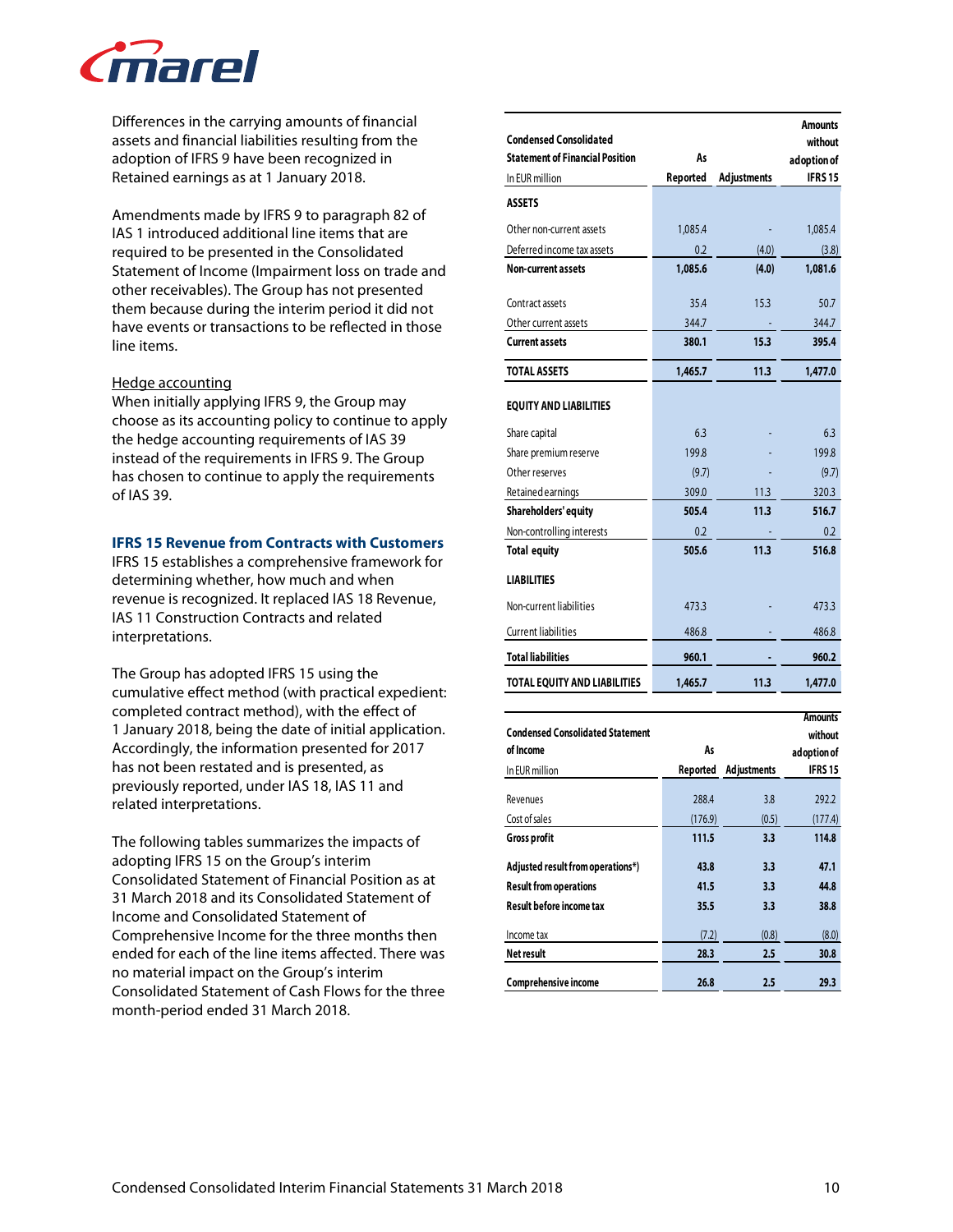

The details of the new significant accounting policies and the nature of the changes to previous accounting policies in relation to the Group's various goods and services are set out below. Under IFRS 15, revenue is recognized when a customer obtains control of the goods or services. Determining the timing of the transfer of control – at a point in time or over time – requires judgement.

### Sales of goods

Revenues were recognized under IAS 18 and IAS 11 when the related risks and rewards of the goods or services were transferred to the customer. Hence, revenues were recognized at a point in time or over time depending on the contractual arrangement with the customer.

In Marel's business model, sales of goods relate to sales of standard equipment and sales of complete solutions or systems.

Standard equipment requires no or minor modifications as requested by customers. Sales of complete solutions or systems require significant modifications either requested by the customer or required to fulfill the customer's needs. Under IFRS 15 revenue will be recognized when or as the customer obtains control of the goods or services.

Revenues for standard equipment, under IAS 11 accounted for by the percentage of completion method, are since 1 January 2018 recognized later, as the IFRS 15 criteria for revenue recognition over time are not met. The impact on Retained earnings at 1 January 2018 as a result of changes for standard equipment at that date is a decrease of EUR 3.0 million.

For the sale of complete solutions or systems, revenue was under the previous accounting standards, IAS 11 and IAS 18, recognized over time. Revenue was recognized as the Group manufactures the equipment. Under IFRS 15, the recognition of revenue for these categories will not change. Under IFRS 15, all these complete solutions or systems are deemed to not have an alternative use and Marel has an enforceable right to payment and therefore related revenues will be recognized over time.

Based on the Group's assessment, the previous accounting practice of the Group for complete

solutions or systems is in line with IFRS 15 guidance. Therefore, the application of IFRS 15 does not result in differences in the timing of revenue recognition for such solutions or systems. Under IFRS 15, complete solutions or systems should have a similar margin for all components of the solution or system. As a result of the adoption of IFRS 15, Marel aligned the margins for all phases of the solution or systems, which resulted in deferral of margins. The impact on Retained earnings at 1 January 2018 as a result of alignment of margins is a decrease of EUR 5.9 million.

As a result of the above adjustments the opening order book as at 1 January 2018 increased to EUR 488 million.

### Rendering of services

The Group is involved in manufacturing of equipment, as well as performing related maintenance services to the equipment. If the services under a single arrangement are rendered in different reporting periods, then the consideration is allocated on a relative fair value basis between the different services. Under the previous accounting standards, revenue is recognized using the percentage of completion method.

Under IFRS 15, the total consideration in the service contracts will be allocated to all services based on their stand-alone selling prices. The stand-alone selling prices will be determined based on the list prices at which the Group sells the services in separate transactions. Revenue relating to maintenance services is recognized over time although the customer pays up-front in full for these services. A contract liability is recognized for revenue relating to the maintenance services at the time of the initial sales transaction and is recognized as revenue over the service period.

The Group does not expect the application of IFRS 15 to result in significant differences in the timing of revenue recognition for these services.

### **Commissions**

The Group will apply the practical expedient in relation to the incremental costs of obtaining a contract. The Group will recognize the incremental costs of obtaining a contract as an expense when incurred if the amortization period of the asset that the entity otherwise would have recognized is one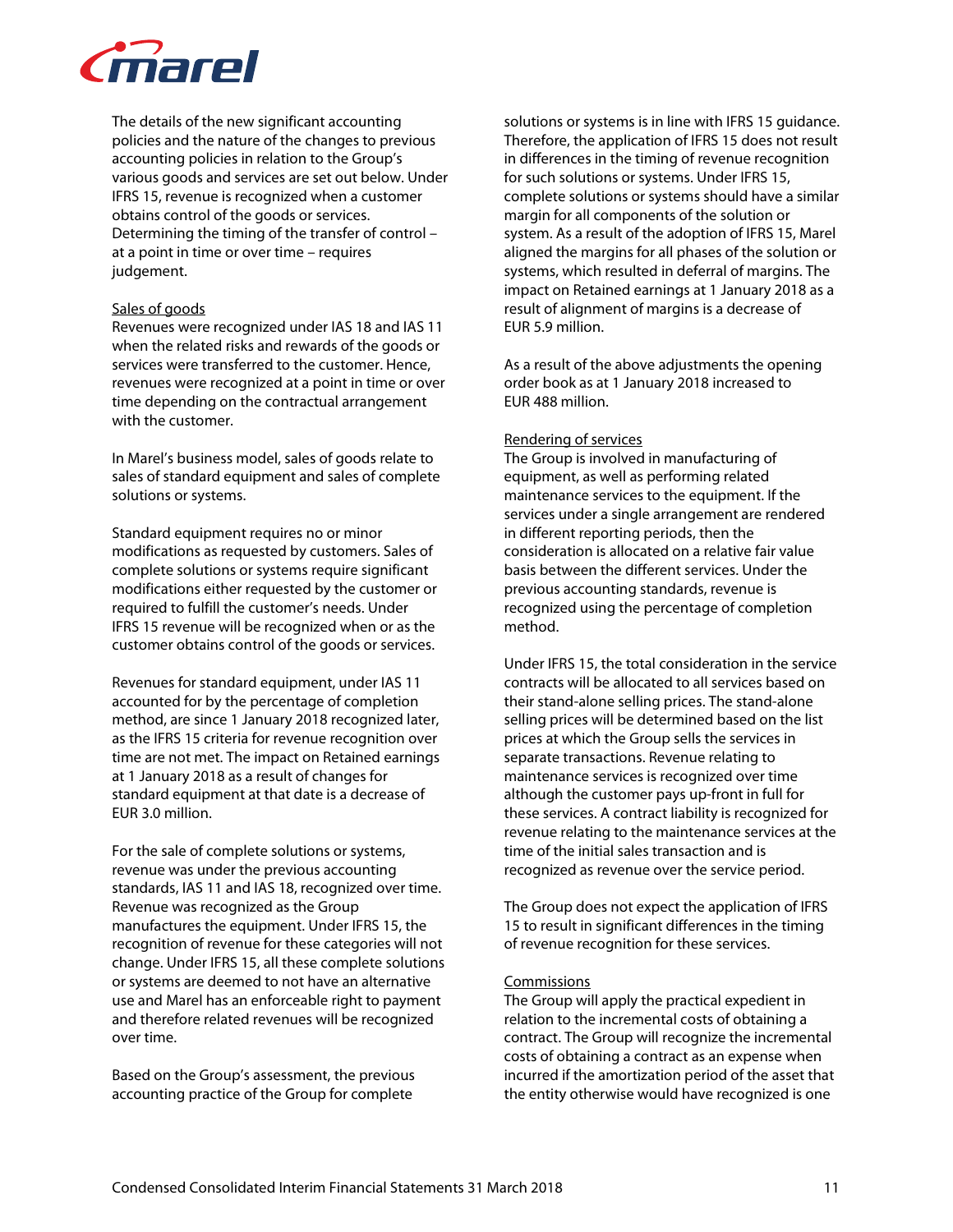

year or less. Costs for obtaining a contract for which the contract exceeds one year will be capitalized and amortized over the contract period. Based on the Group's assessment, the accounting of commissions under IFRS 15 is not expected to result in significant differences in recognition of revenues or costs.

#### **IFRS 16 Lease**

IFRS 16 introduces a single, on-balance sheet lease accounting model for lessees. A lessee recognizes a right-of-use asset representing its right to use the underlying asset and a lease liability representing its obligation to make lease payments. There are recognition exemptions for short-term leases and leases of low-value items.

The Group has completed a detailed assessment of the potential impact on its consolidated financial statements. The most significant impact identified is that the Group will recognize new assets and liabilities for its operating leases of office buildings and vehicles.

Application of the new standard is mandatory for financial years beginning on or after 1 January 2019. The Group has early adopted IFRS 16 and started reporting as of 1 January 2018.

The current requirement to differentiate between finance leases and operating leases under IAS 17 will therefore no longer apply for lessees. Under IFRS 16 for all leases the lessee must recognize a lease liability on the Statement of Financial Position in the present value of future lease payments of the respective lease plus directly allocated costs and at the same time recognize a corresponding right of use to the underlying asset. Over the term of the lease, the lease liability is adjusted using financial mathematics methods – similar to the rules for finance leases under the current IAS 17 – and the right of use is depreciated.

As at 1 January 2018, the additional assets and liabilities on the Statement of Financial Position amount to EUR 33.2 million. In addition, the nature of expenses related to those leases will now change as IFRS 16 replaces the straight-line operating lease expense with a depreciation charge for right-of-use assets and interest expense on lease liabilities. The Group does not expect the adoption of IFRS 16 to impact its ability to comply with the revised maximum leverage threshold loan covenants.

### **Transition**

As a lessee, the Group has applied IFRS 16 on 1 January 2018, using the cumulative catch up approach and measuring the amounts equal to liability at adoption, with no restatement of comparative information.

### **4 Financial management**

The Company's policy is to finance its operations in its revenue currencies. More than 99% of Marel's revenues originate outside of Iceland and there is a good currency balance between the Company's revenues and costs. Efforts have been made to systematically reduce currency risk in the Company's financing and to reduce interest cost.

The Group has a 640 EUR million equivalents facilities agreement with seven international banks, led by ING bank, Rabobank and ABN AMRO. The terms and conditions are generally in line with Loan Market Association corporate standards. It is an all senior facility, which matures in 2022.

The key elements of the financing are:

- A five-year all senior loan and revolver, consisting of a EUR 243 million and a USD 75 million term loan and EUR 325 million revolving credit facility, all with final maturity in May 2022.
- Initial interest terms are EURIBOR/LIBOR + 185 bps, which will vary in line with Marel's leverage ratio (Net debt/EBITDA) at the end of each quarter.

The Group has a financing structure which can accommodate the Group's financing requirements until 2022 with USD and EUR borrowings matching the Group's exposure in these currencies to a large extent.

The facility has an embedded 0% floor in the EURIBOR and LIBOR rates. At the date of utilization of the loans (5 May 2017) the 5 year EURIBOR curve was negative and consequently the floor has intrinsic value at the date of inception. In accordance with IFRS 9 Financial Instruments, Marel has separated the embedded derivative from the facility and reports the intrinsic value on a fair value basis as a financial derivative on the Consolidated Statement of Financial Position.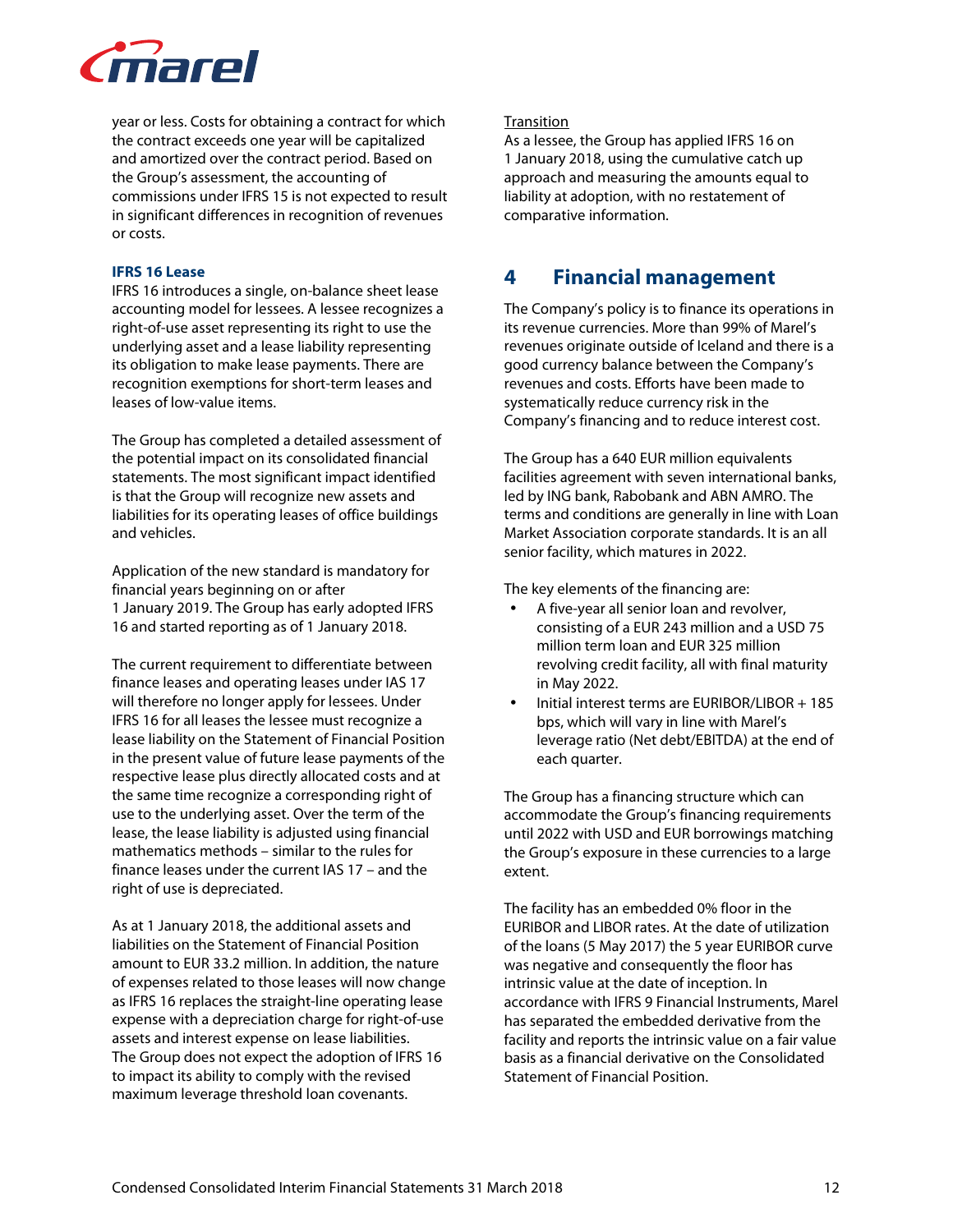

# **5 Business combinations**

### **Sulmaq Industrial e Comercial S.A.**

On 25 July 2017, Marel signed an agreement to acquire 100% of the shares of Sulmaq Industrial e Comercial S.A. ("Sulmaq") from a consortium of shareholders. Sulmaq is domiciled in Brazil. The closing of the acquisition of Sulmaq took place on 31 August 2017.

Sulmaq is involved in development of projects and supply of complete slaughtering, deboning and industrialized equipment lines for hog, cattle and sheep processors according to customer's needs and operates in Brazil and internationally. The acquisition enhances Marel's position as a leading global provider of advanced equipment and solutions to the Poultry, Meat and Fish industries and is fully in line with the Company's previously announced growth strategy. This step supports Marel's full line offering in the meat processing industry.

In accordance with IFRS 3, Business Combinations, the purchase price of Sulmaq was allocated to identifiable assets and liabilities acquired. Provisional goodwill amounted to EUR 12.6 million and is allocated to the Meat segment. The resulting goodwill from this acquisition is primarily related to the strategic (and cultural) fit of Sulmaq and Marel with highly complementary product portfolios and geographic presence, new customers and synergies. The goodwill is, under certain conditions, expected to be deductible for income tax purposes.

Sulmaq contributed EUR 6.5 million to revenues in the first quarter of 2018 and affected Result from operations positively.

Under IFRS 3, up to one year from the acquisition date, the initial accounting for business combinations needs to be adjusted to reflect new information that is obtained about facts and circumstances that existed as of the acquisition date and, if known, would have affected the measurement of the amounts recognized as of that date. As a result of such adjustments the values of assets and liabilities recognized may change in the one-year period from the acquisition date.

The Purchase Price Allocation of Sulmaq has not yet been finalized as we are still in the process of finalizing the valuation of Property, plant and equipment. Expectation is that the Purchase Price Allocation will be finalized in the first half of 2018.

The following table summarizes the consideration paid for Sulmaq, the recognized provisional amounts of assets acquired and liabilities assumed at the acquisition date being 31 August 2017.

#### **31 August 2017**

| Property, plant and equipment                                    | 6.5  |
|------------------------------------------------------------------|------|
| Other intangible assets                                          | 3.7  |
| Inventories                                                      | 6.1  |
| Trade and other receivables, current and non-current             | 5.5  |
| Other receivables and prepayments                                | 0.5  |
| Cash and cash equivalents                                        | 5.8  |
| <b>Assets acquired</b>                                           | 28.1 |
| Long-term debt, current and non-current                          | 5.0  |
| Deferred and other tax liabilities                               | 1.7  |
| Provisions, current and non-current                              | 0.6  |
| Trade and other payables                                         | 7.4  |
| <b>Liabilities assumed</b>                                       | 14.7 |
| <b>Total net identified assets</b>                               | 13.4 |
| Consideration paid in cash for the transaction on 31 August 2017 | 26.0 |
| <b>Consideration transferred</b>                                 | 26.0 |
| Provisional good will on acquisition                             | 12.6 |
|                                                                  |      |

Amortization of acquisition-related (in)tangible assets relate to the following lines in the Consolidated Statement of Income:

|                                   | Q1   | 01   |
|-----------------------------------|------|------|
|                                   | 2018 | 2017 |
| Cost of sales                     | 0.0  |      |
| Selling and marketing expenses    | 0.1  |      |
| Research and development expenses | 0.0  |      |
|                                   | 0.1  |      |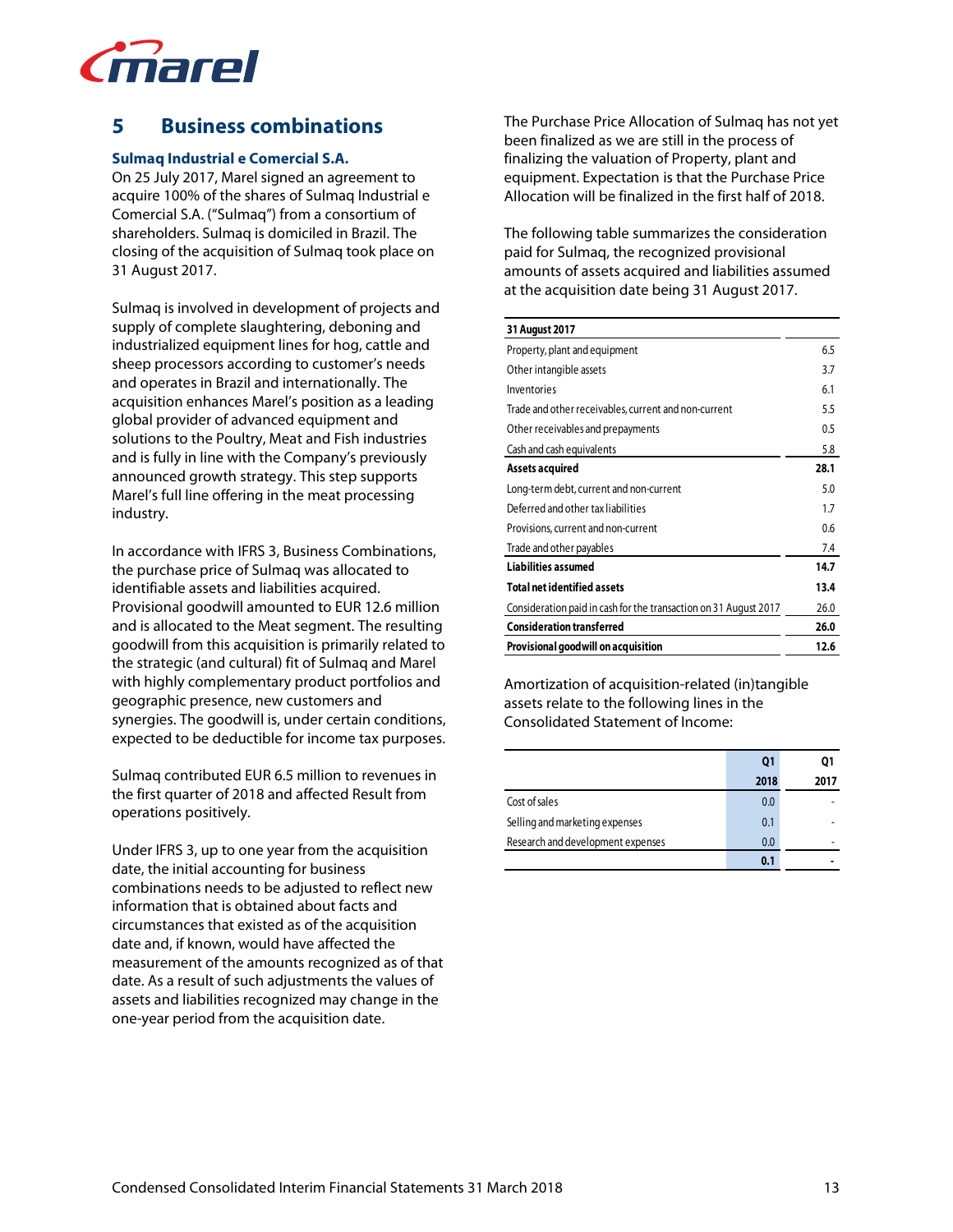

# **6 Segment information**

### **Operating segments**

The identified operating segments comprise the three industries, which are the reporting segments. These operating segments form the basis for managerial decision taking. The following summary describes the operations in each of the Group's reportable segments:

- Poultry processing: Our poultry processing product range offers integrated systems for processing broilers, turkeys and ducks;
- Meat processing: Our Meat Industry specializes in the key processes of slaughtering, deboning and trimming, case ready food service and bacon processing;
- Fish processing: Marel provides advanced equipment and systems for salmon and whitefish processing, both farmed and wild, onboard and ashore;
- The 'Others' segment includes any revenues, result from operations and assets which do not belong to the three core industries.

The reporting entities are reporting their revenues per operating segment based on the industry for which the customer is using Marel's product range. Therefore inter-segment revenues do not exist, only intercompany revenues within the same segment.

Results are monitored and managed at the operating segment level, up to the Adjusted result from operations. The Group's CEO reviews the internal management reports of each segment on a monthly basis. Fluctuations between quarters are mainly due to timing of receiving orders and completion of orders. Decisions on tax and financing structures including cash and cash equivalents are taken at a corporate level, therefore no financial income and expenses nor tax are allocated to the operating segments. The profit or loss per operating segment is the Adjusted result from operations (before amortization of acquisition-related (in)tangible assets); finance costs and taxes are reported in the column Total.

Intercompany transactions are entered into at arm's length terms and conditions comparable to those available to unrelated parties. Information on assets per operating segment is reported; however, decisions on liabilities are taken at a corporate level and as such are not included in this disclosure.

| 31 March 2018                                           | <b>Poultry</b> | <b>Meat</b> | Fish  | <b>Others</b> | <b>Total</b> |
|---------------------------------------------------------|----------------|-------------|-------|---------------|--------------|
| <b>Third Party Revenues</b>                             | 157.4          | 88.8        | 38.5  | 3,7           | 288.4        |
| <b>Adjusted result from operations</b>                  | 29.3           | 10.7        | 3.3   | 0.5           | 43.8         |
| Amortization of acquisition-related (in)tangible assets |                |             |       |               | (2.3)        |
| Result from operations                                  |                |             |       |               | 41.5         |
| Net finance costs                                       |                |             |       |               | (6.0)        |
| Result before income tax                                |                |             |       |               | 35.5         |
| Income tax                                              |                |             |       |               | (7.2)        |
| Net result for the period                               |                |             |       |               | 28.3         |
| <b>Assets</b>                                           | 677.5          | 628.7       | 138.7 | 20.8          | 1,465.7      |
| Depreciation and amortization                           | (5.7)          | (6.6)       | (1.5) |               | (13.8)       |
| Of which Impairments                                    |                | (1.1)       |       |               | (1.1)        |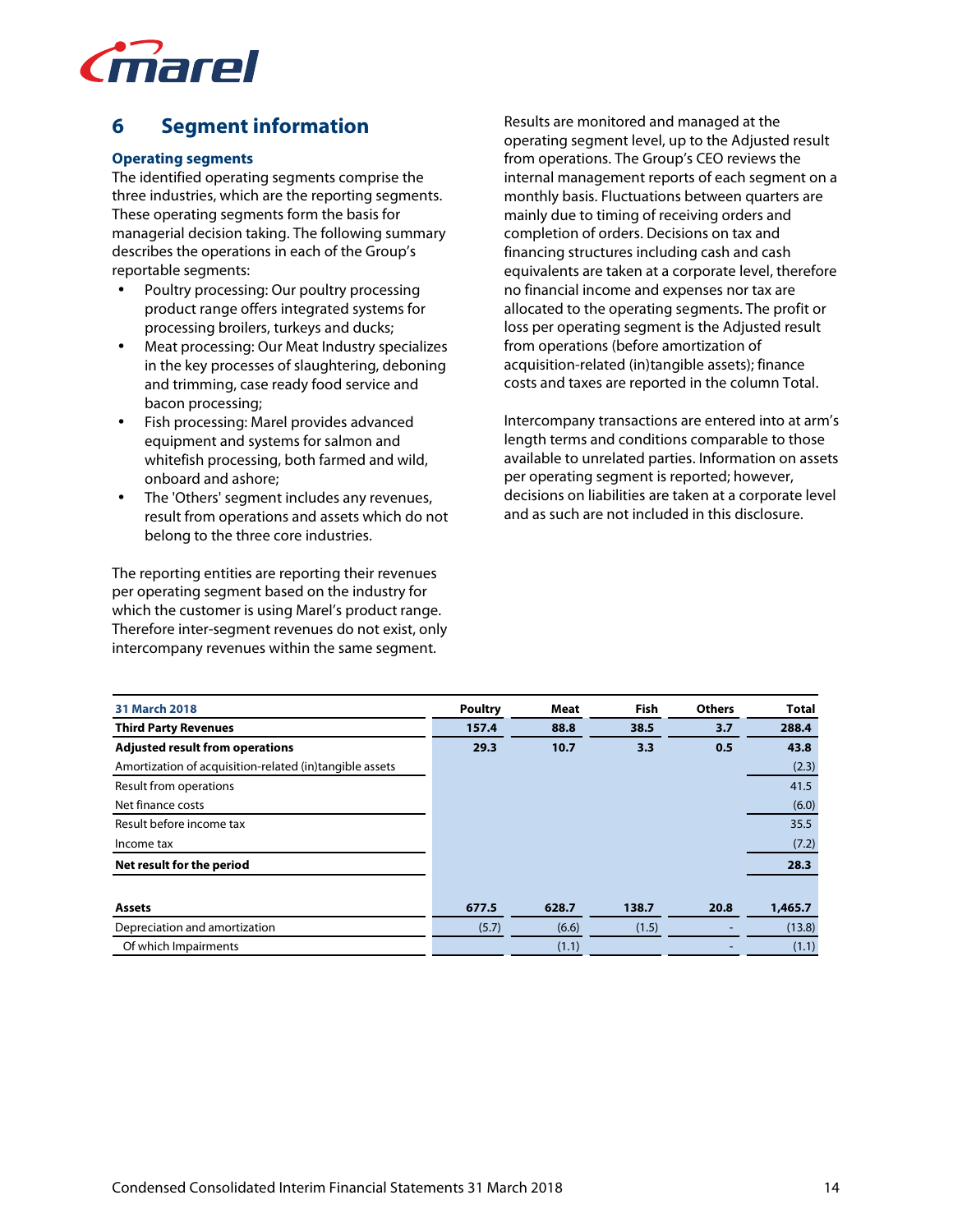

| 31 March 2017                                           | <b>Poultry</b> | Meat  | <b>Fish</b> | <b>Others</b> | <b>Total</b> |
|---------------------------------------------------------|----------------|-------|-------------|---------------|--------------|
| <b>Third Party Revenues</b>                             | 135.0          | 85.1  | 30.2        | 2.2           | 252.5        |
| <b>Adjusted result from operations</b>                  | 22.3           | 12.6  | 2.0         | 0.8           | 37.7         |
| Amortization of acquisition-related (in)tangible assets |                |       |             |               | (6.2)        |
| Result from operations                                  |                |       |             |               | 31.5         |
| Net finance costs                                       |                |       |             |               | (3.8)        |
| Result before income tax                                |                |       |             |               | 27.7         |
| Income tax                                              |                |       |             |               | (6.4)        |
| Net result for the period                               |                |       |             |               | 21.3         |
| <b>Assets</b>                                           | 620.0          | 621.1 | 106.4       | 41.5          | 1,389.0      |
| Depreciation and amortization                           | (4.7)          | (8.5) | (1.3)       |               | (14.5)       |

### **7 Revenue**

### **Revenue**

The Group's operations and main revenue streams are those described in the last annual Consolidated Financial Statements. The Group's revenue is derived from contracts with customers. The nature and effect of initially applying IFRS 15 on the Group's Condensed Consolidated Interim Financial Statements are disclosed in note 3.

### **Disaggregation of revenue**

In the following table, revenue is disaggregated by primary geographical markets.

| 31 March 2018                | <b>Poultry</b> | Meat        | Fish | <b>Others</b> | <b>Total</b> |
|------------------------------|----------------|-------------|------|---------------|--------------|
| Primary geographical markets |                |             |      |               |              |
| Iceland                      | 0.3            | 0.0         | 1.0  | 0.0           | 1.3          |
| The Netherlands              | 3.9            | 4.3         | 0.5  | 0.2           | 8.9          |
| Europe other                 | 57.4           | 33.2        | 23.4 | 1.4           | 115.4        |
| North America                | 52.8           | 26.1        | 6.9  | 0.6           | 86.4         |
| Other countries              | 43.0           | 25.2        | 6.7  | 1.5           | 76.4         |
|                              | 157.4          | 88.8        | 38.5 | 3.7           | 288.4        |
|                              |                |             |      |               |              |
| 31 March 2017                | <b>Poultry</b> | <b>Meat</b> | Fish | <b>Others</b> | <b>Total</b> |
| Primary geographical markets |                |             |      |               |              |
| Iceland                      | 0.0            | 0.1         | 1.5  | 0.0           | 1.6          |
| The Netherlands              | 3.3            | 3.2         | 0.3  | 0.4           | 7.2          |
| Europe other                 | 48.7           | 40.8        | 14.3 | 1.2           | 105.0        |
| North America                | 50.7           | 25.0        | 9.1  | 0.3           | 85.1         |
| Other countries              | 32.3           | 16.0        | 5.0  | 0.3           | 53.6         |
|                              | 135.0          | 85.1        | 30.2 | 2.2           | 252.5        |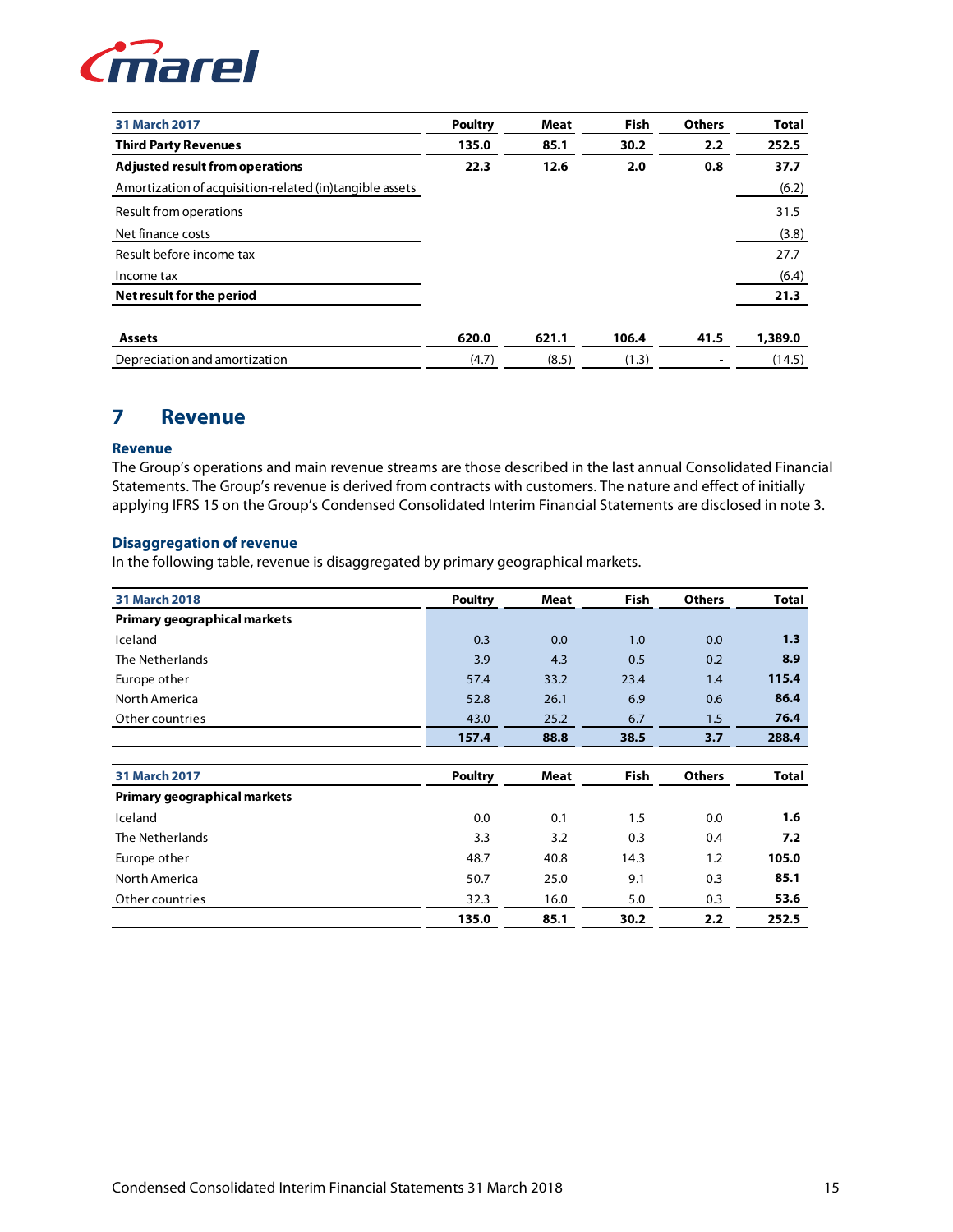

# **8 Expenses by nature and Adjusted result from operations**

The table below shows the Expenses by nature.

|                                                 | Q <sub>1</sub> | 01    |
|-------------------------------------------------|----------------|-------|
|                                                 | 2018           | 2017  |
| Cost of goods sold                              | 101.3          | 87.4  |
| Employee benefits                               | 99.8           | 92.0  |
| Depreciation and amortization                   | 13.8           | 14.5  |
| Maintenance and rent of buildings and equipment | 3.9            | 3.9   |
| Other                                           | 28.1           | 23.2  |
|                                                 | 246.9          | 221.0 |

Management has presented Adjusted result from operations as performance measure in the Consolidated Statement of Income and believes that this measure is relevant to an understanding of the Group's financial performance. The definition of Adjusted result from operations is the same as in the 2017 Consolidated Financial Statements. Adjusted result from operations is calculated by adjusting Result from operations to exclude the impact of amortization of acquisition-related (in)tangible assets. No other adjustments are included in Adjusted results from operations.

The table below shows the amortization of acquisition-related (in)tangible assets for the acquisition of MPS Holding III B.V. in 2016 and Sulmaq in 2017, which relate to the following lines in the Consolidated Statement of Income.

|                                     | Q1   | 01   |
|-------------------------------------|------|------|
|                                     | 2018 | 2017 |
| Cost of sales                       | 0.0  | 4.1  |
| Selling and marketing expenses      | 1.6  | 1.4  |
| Research and development expenses   | 0.7  | 0.7  |
| General and administrative expenses | 0.0  |      |
|                                     | 2.3  |      |

Adjusted result from operations is not a defined performance measure in IFRS. The Group's definition of Adjusted Result from operations may not be comparable with similarly titled performance measures and disclosures by other companies.

# **9 Net finance costs**

|                                         | Q <sub>1</sub> | Ο1    |
|-----------------------------------------|----------------|-------|
|                                         | 2018           | 2017  |
| Finance costs:                          |                |       |
| Interest on borrowings                  | (2.5)          | (3.8) |
| Interest on leases                      | (0.2)          |       |
| Other finance expenses                  | (1.6)          | (0.8) |
| Net foreign exchange transaction losses | (2.1)          |       |
| <b>Subtotal Finance costs</b>           | (6.4)          | (4.6) |
| Finance income:                         |                |       |
| Interest income                         | 0.4            | 0.2   |
| Net foreign exchange transaction gains  |                | 0.6   |
| <b>Subtotal Finance income</b>          | 0.4            | 0.8   |
| <b>Net finance costs</b>                | (6.0)          | (3.8) |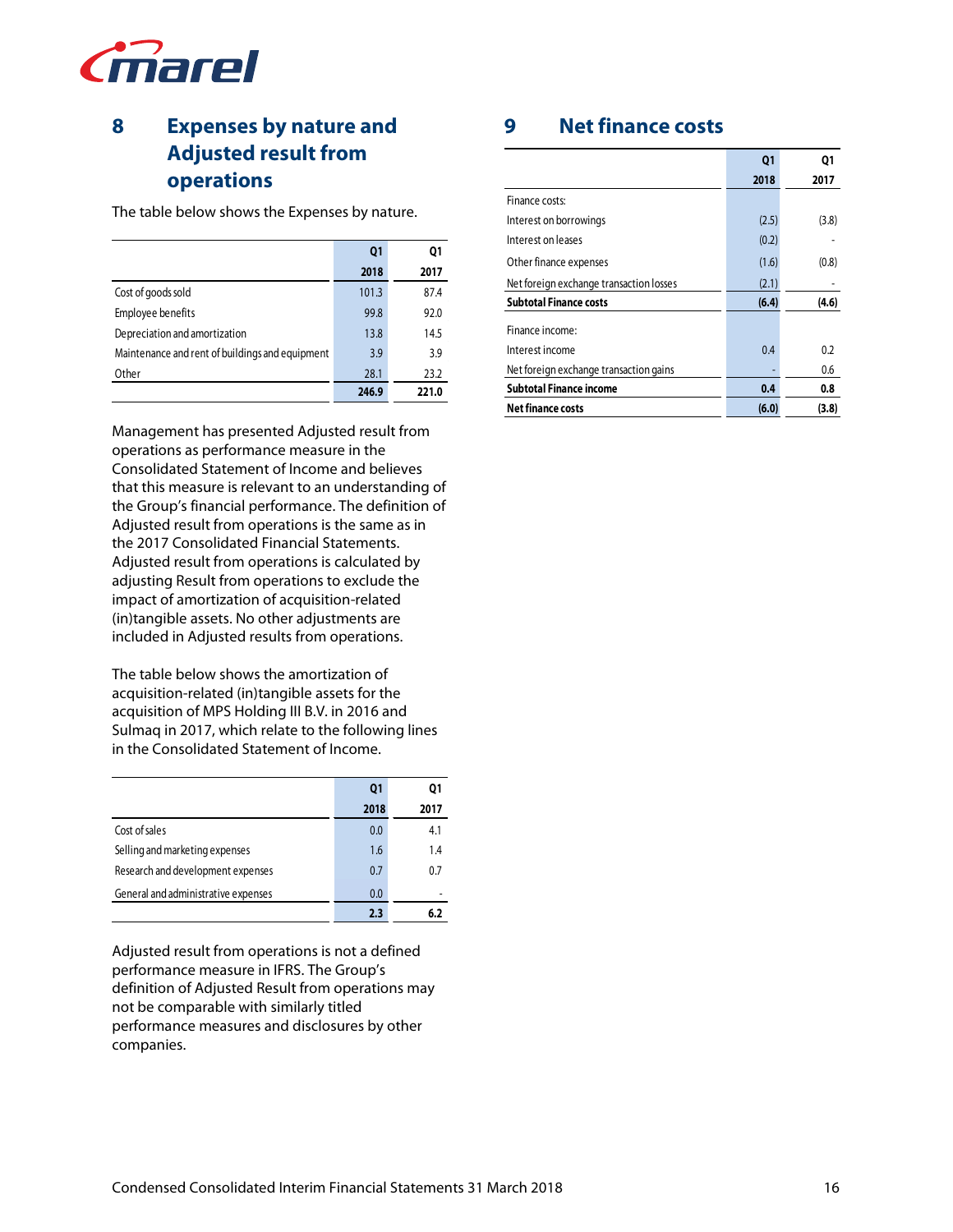

### **10 Income tax**

| Income tax recognized in the Consolidated | Q1    | 01    |
|-------------------------------------------|-------|-------|
| <b>Statement of Income</b>                | 2018  | 2017  |
| Current tax                               | (8.3) | (7.0) |
| Deferred tax                              | 1.1   | 0.6   |
|                                           | (7.2) | (6.4) |

Income tax expense is recognized at an amount determined by multiplying the profit (loss) before tax for the interim reporting period by management's best estimate of the weightedaverage annual income tax rate expected for the full financial year, adjusted for the tax effect of certain items recognized in the interim period. As such, the effective tax rate in the interim financial statements may differ from the effective tax rate for the annual financial statements.

The tax on the Group's profit before tax differs from the theoretical amount that would arise using the weighted average tax rate applicable to profits of the consolidated companies as follows:

| <b>Reconciliation of effective income</b>  | Q <sub>1</sub> |       | Q1    |       |
|--------------------------------------------|----------------|-------|-------|-------|
| tax                                        | 2018           | %     | 2017  | %     |
| Result before income tax                   | 35.5           |       | 27.7  |       |
| Income tax using Icelandic rate            | (7.1)          | 20.0  | (5.5) | 20.0  |
| Effect of tax rates in other jurisdictions | (1.7)          | 4.8   | (2.2) | 7.7   |
| Weighted average applicable tax            | (8.8)          | 24.8  | (7.7) | 27.7  |
|                                            |                |       |       |       |
| Foreign exchange effect Iceland            | 0.3            | (0.8) | (0.2) | 0.6   |
| Research and development tax               |                |       |       |       |
| incentives                                 | 1.5            | (4.2) | 1.0   | (3.5) |
| Permanent differences                      | (0.1)          | 0.3   | (0.2) | 0.7   |
| Tax losses (un)recognized                  | (0.0)          | 0.0   | (0.0) | 0.0   |
| (Impairment)/reversal of tax losses        |                |       | 0.0   | 0.0   |
| Effect of tax rate changes                 | (0.1)          | 0.3   | 0.1   | (0.2) |
| Others                                     |                |       | 0.6   | (2.5) |
| Tax charge included in the profit or       |                |       |       |       |
| loss for the period                        | (7.2)          | 20.4  | (6.4) | 22.9  |

The Group believes that its accruals for tax liabilities are adequate for all open tax years based on its assessment of many factors, including interpretations of tax laws and prior experience.

# **11 Earnings per share**

Basic earnings per share is calculated by dividing the net profit attributable to Shareholders by the weighted average number of ordinary shares in issue during the period, excluding ordinary shares purchased by the Company and held as treasury shares.

|                                               | Q1    | 01    |
|-----------------------------------------------|-------|-------|
| Basic earnings per share (EUR cent per share) | 2018  | 2017  |
| Net result attributable to Shareholders       | 28.3  | 21.3  |
| Weighted average number of outstanding        |       |       |
| shares in issue (millions)                    | 689.3 | 713.4 |
| Basic earnings per share (EUR cent per share) | 4.11  | 2.99  |

The diluted earnings per share is calculated by adjusting the weighted average number of ordinary shares outstanding to assume conversion of all dilutive potential ordinary shares.

The Company has one category of dilutive potential ordinary shares: stock options. For the stock options a calculation is done to determine the number of shares that could have been acquired at fair value (determined as the average annual market share price of the Company's shares) based on the monetary value of the subscription rights attached to outstanding stock options. The number of shares calculated as above is compared with the number of shares that would have been issued assuming the exercise of the stock options.

|                                                 | <b>Q1</b> | 01    |
|-------------------------------------------------|-----------|-------|
| Diluted earnings per share (EUR cent)           | 2018      | 2017  |
| Net result attributable to Shareholders         | 28.3      | 21.3  |
| Weighted average number of outstanding          |           |       |
| shares in issue (millions)                      | 689.3     | 713.4 |
| Adjustments for stock options (millions)        | 3.8       | 3.5   |
| Weighted average number of outstanding          |           |       |
| shares for diluted earnings per share           |           |       |
| (millions)                                      | 693.1     | 716.9 |
| Diluted earnings per share (EUR cent per share) | 4.09      | 2.98  |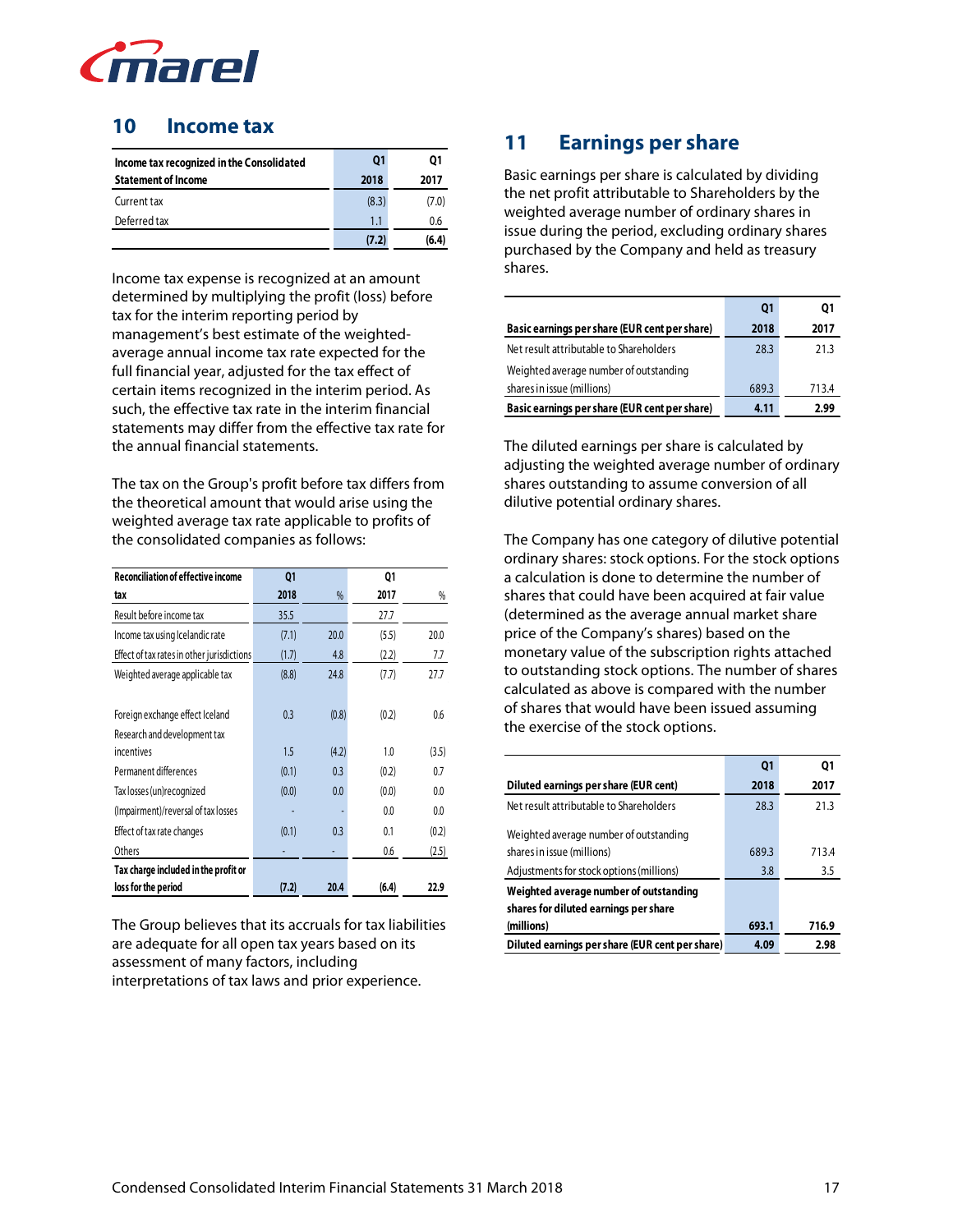

# **12 Property, plant and equipment**

|                                       | Land &    | Plant &   | Under con- | <b>Vehicles &amp;</b> |              |
|---------------------------------------|-----------|-----------|------------|-----------------------|--------------|
|                                       | buildings | machinery | struction  | equipment             | <b>Total</b> |
| At 1 January 2018                     |           |           |            |                       |              |
| Cost                                  | 146.4     | 96.8      | 19.7       | 42.2                  | 305.1        |
| Accumulated depreciation              | (50.6)    | (73.2)    |            | (36.6)                | (160.4)      |
| <b>Net book value</b>                 | 95.8      | 23.6      | 19.7       | 5.6                   | 144.7        |
| Three months ended 31 March 2018      |           |           |            |                       |              |
| Opening net book value                | 95.8      | 23.6      | 19.7       | 5.6                   | 144.7        |
| <b>Divestments</b>                    | (0.1)     | (0.0)     |            | 0.0                   | (0.1)        |
| Effect of movements in exchange rates | (0.5)     | (0.2)     | (0.0)      | 0.0                   | (0.7)        |
| <b>Additions</b>                      | 0.3       | 0.5       | 4.1        | 0.5                   | 5.4          |
| Transfer between categories           | 0.4       | 1.2       | (1.8)      | 0.2                   |              |
| Depreciation charge                   | (0.9)     | (1.4)     |            | (0.5)                 | (2.8)        |
| <b>Closing net book value</b>         | 95.0      | 23.7      | 22.0       | 5.8                   | 146.5        |
| At 31 March 2018                      |           |           |            |                       |              |
| Cost                                  | 144.8     | 92.0      | 22.0       | 42.5                  | 301.3        |
| Accumulated depreciation              | (49.8)    | (68.3)    |            | (36.7)                | (154.8)      |
| <b>Net book value</b>                 | 95.0      | 23.7      | 22.0       | 5.8                   | 146.5        |

|                                       | Land &    | Plant &   | Under con- | <b>Vehicles &amp;</b> |         |
|---------------------------------------|-----------|-----------|------------|-----------------------|---------|
|                                       | buildings | machinery |            | struction equipment   | Total   |
| At 1 January 2017                     |           |           |            |                       |         |
| Cost                                  | 130.1     | 93.4      | 1.6        | 41.0                  | 266.1   |
| Accumulated depreciation              | (41.8)    | (69.8)    |            | (35.5)                | (147.1) |
| Net book value                        | 88.3      | 23.6      | 1.6        | 5.5                   | 119.0   |
| Year ended 31 December 2017           |           |           |            |                       |         |
| Opening net book value                | 88.3      | 23.6      | 1.6        | 5.5                   | 119.0   |
| Divestments                           | (0.1)     | 0.0       |            | (0.3)                 | (0.4)   |
| Effect of movements in exchange rates | (1.4)     | (0.7)     | (0.1)      | (0.3)                 | (2.5)   |
| Additions                             | 2.6       | 5.3       | 23.3       | 2.8                   | 34.0    |
| Business combinations, note 5         | 6.5       |           |            |                       | 6.5     |
| Transfer between categories           | 4.2       | 0.9       | (5.1)      |                       |         |
| Depreciation charge                   | (4.3)     | (5.5)     |            | (2.1)                 | (11.9)  |
| <b>Closing net book value</b>         | 95.8      | 23.6      | 19.7       | 5.6                   | 144.7   |
| At 31 December 2017                   |           |           |            |                       |         |
| Cost                                  | 146.4     | 96.8      | 19.7       | 42.2                  | 305.1   |
| Accumulated depreciation              | (50.6)    | (73.2)    |            | (36.6)                | (160.4) |
| Net book value                        | 95.8      | 23.6      | 19.7       | 5.6                   | 144.7   |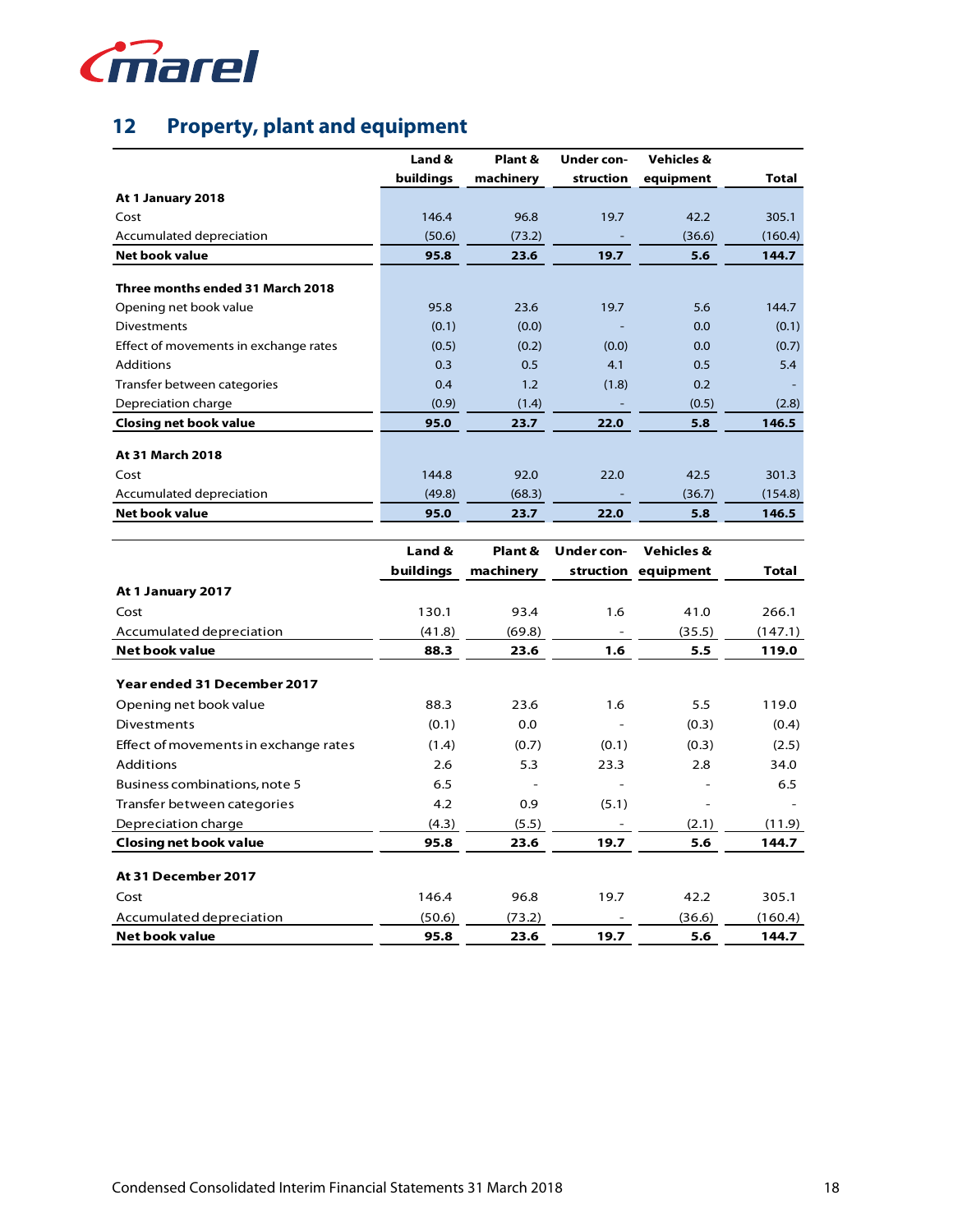

Depreciation of property, plant and equipment and amortization of acquisition-related tangible assets analyzes as follows in the Consolidated Statement of Income:

|                                                     | Q <sub>1</sub> | 01   |
|-----------------------------------------------------|----------------|------|
|                                                     | 2018           | 2017 |
| Cost of sales                                       | 1.4            | 1.5  |
| Selling and marketing expenses                      | 0.1            | 0.2  |
| Research and development expenses                   | 0.1            | 0.1  |
| General and administrative expenses                 | 1.2            | 0.9  |
|                                                     | 2.8            | 2.7  |
| Amortization of acquisition-related tangible assets | 0.0            |      |
|                                                     | 2.8            | 2.7  |

### **13 Right of use assets**

The Group has early adopted IFRS 16 and started reporting as of 1 January 2018. As a consequence, the Group recognizes a Right of use asset representing its right to use the underlying asset and a lease liability representing its obligation to make lease payments.

The following table shows the Right of use assets:

|                                       | Land &    | Plant &   | <b>Vehicles &amp;</b> |              |
|---------------------------------------|-----------|-----------|-----------------------|--------------|
|                                       | buildings | machinery | equipment             | <b>Total</b> |
| At 1 January 2018                     |           |           |                       |              |
| Cost                                  | 22.4      | 1.0       | 9.8                   | 33.2         |
| <b>Net book value</b>                 | 22.4      | 1.0       | 9.8                   | 33.2         |
| Three months ended 31 March 2018      |           |           |                       |              |
| <b>Divestments</b>                    | (0.0)     |           | (0.1)                 | (0.1)        |
| Effect of movements in exchange rates | (0.0)     | 0.0       | 0.0                   | (0.0)        |
| Additions                             |           |           | 0.2                   | 0.2          |
| Depreciation charge                   | (1.0)     | (0.1)     | (1.1)                 | (2.2)        |
| <b>Closing net book value</b>         | 21.4      | 0.9       | 8.8                   | 31.1         |
| At 31 March 2018                      |           |           |                       |              |
| Cost                                  | 22.4      | 1.0       | 9.9                   | 33.3         |
| Accumulated depreciation              | (1.0)     | (0.1)     | (1.1)                 | (2.2)        |
| Net book value                        | 21.4      | 0.9       | 8.8                   | 31.1         |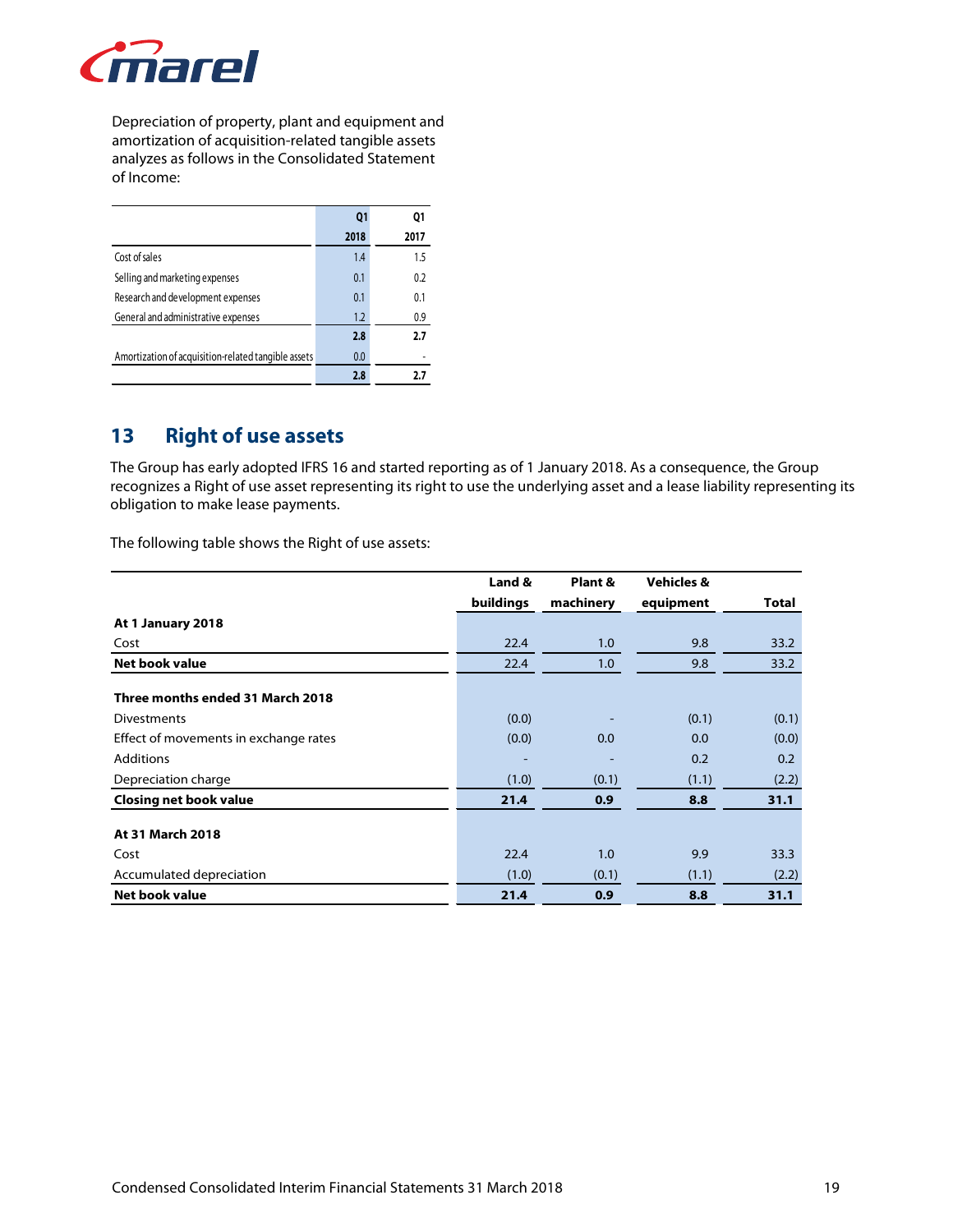

Depreciation of Right of use assets analyzes as follows in the Consolidated Statement of Income:

|                                     | O1   |
|-------------------------------------|------|
|                                     | 2018 |
| Cost of sales                       | 0.5  |
| Selling and marketing expenses      | 0.5  |
| Research and development expenses   | 0.0  |
| General and administrative expenses | 1.2  |
|                                     | วว   |

The following table shows the annual maturity of the lease liabilities:

|                                      | Q <sub>1</sub> |
|--------------------------------------|----------------|
| Annual maturity of lease liabilities | 2018           |
| Less than 1 year                     | (7.4)          |
| Between 1 and 2 years                | (11.7)         |
| Between 2 and 3 years                | (2.8)          |
| Between 3 and 4 years                | (2.9)          |
| Between 4 and 5 years                | (2.7)          |
| After 5 years                        | (4.0)          |
|                                      | (31.5)         |

### **14 Goodwill**

| At 1 January 2018             |       |
|-------------------------------|-------|
| Cost                          | 643.9 |
| <b>Net book value</b>         | 643.9 |
|                               |       |
| Opening net book value        | 643.9 |
| Exchange differences          | (0.9) |
| <b>Closing net book value</b> | 643.0 |
|                               |       |
| <b>At 31 March 2018</b>       |       |
| Cost                          | 643.0 |
| <b>Net book value</b>         | 643.0 |
|                               |       |
| At 1 January 2017             |       |
| Cost                          | 635.2 |
| Net book value                | 635.2 |
|                               |       |
| Year ended 31 December 2017   |       |
| Opening net book value        | 635.2 |
| Business combinations, note 5 | 12.6  |
| Exchange differences          | (3.9) |
| <b>Closing net book value</b> | 643.9 |
|                               |       |
| At 31 December 2017           |       |
| Cost                          | 643.9 |
| Net book value                | 643.9 |

#### **Impairment testing**

The Group tested at the end of 2017 whether goodwill had suffered any impairment. The conclusion was there were no triggers indicating that impairment was necessary. At the end of Q1 2018, there is no reason to deviate from the conclusions taken at year-end.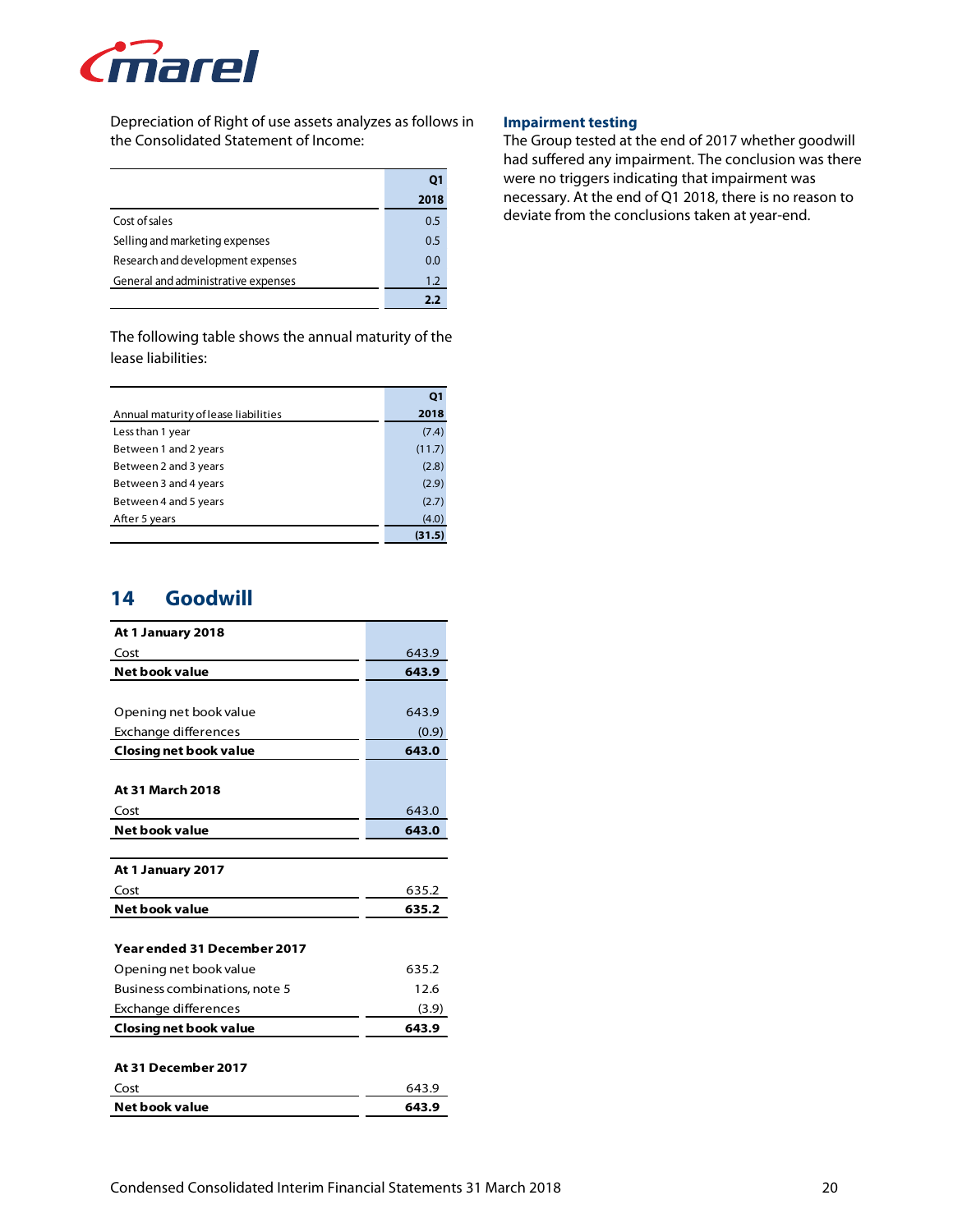

# **15 Intangible assets**

|                                  |                   | Customer   |             |         |
|----------------------------------|-------------------|------------|-------------|---------|
|                                  | <b>Technology</b> | relations, |             |         |
|                                  | & develop-        | patents &  | Other       |         |
|                                  | ment costs        | trademarks | intangibles | Total   |
| At 1 January 2018                |                   |            |             |         |
| Cost                             | 232.4             | 171.6      | 73.3        | 477.3   |
| Accumulated amortization         | (117.7)           | (46.2)     | (50.7)      | (214.6) |
| <b>Net book value</b>            | 114.7             | 125.4      | 22.6        | 262.7   |
|                                  |                   |            |             |         |
| Three months ended 31 March 2018 |                   |            |             |         |
| Opening net book value           | 114.7             | 125.4      | 22.6        | 262.7   |
| Exchange differences             | (0.1)             | (0.4)      | (0.1)       | (0.6)   |
| <b>Additions</b>                 | 3.9               |            | 2.3         | 6.2     |
| Impairment charge                | (1.1)             |            |             | (1.1)   |
| Amortization charge              | (3.9)             | (2.7)      | (1.1)       | (7.7)   |
| <b>Closing net book value</b>    | 113.5             | 122.3      | 23.7        | 259.5   |
|                                  |                   |            |             |         |
| At 31 March 2018                 |                   |            |             |         |
| Cost                             | 234.6             | 170.7      | 75.2        | 480.5   |
| Accumulated amortization         | (121.1)           | (48.4)     | (51.5)      | (221.0) |
| Net book value                   | 113.5             | 122.3      | 23.7        | 259.5   |

|                                               |                   | Customer   |             |         |
|-----------------------------------------------|-------------------|------------|-------------|---------|
|                                               | <b>Technology</b> | relations, |             |         |
|                                               | & develop-        | patents &  | Other       |         |
|                                               | ment costs        | trademarks | intangibles | Total   |
| At 1 January 2017                             |                   |            |             |         |
| Cost (including transfers between categories) | 218.9             | 172.8      | 63.9        | 455.6   |
| Accumulated amortization (including transfers |                   |            |             |         |
| between categories)                           | (102.1)           | (39.2)     | (36.8)      | (178.1) |
| Net book value                                | 116.8             | 133.6      | 27.1        | 277.5   |
|                                               |                   |            |             |         |
| Year ended 31 December 2017                   |                   |            |             |         |
| Opening net book value                        | 116.8             | 133.6      | 27.1        | 277.5   |
| Business combinations, note 5                 | 0.4               | 3.2        | 0.1         | 3.7     |
| Exchange differences                          | (2.2)             | (0.4)      | (0.1)       | (2.7)   |
| <b>Additions</b>                              | 15.5              |            | 8.4         | 23.9    |
| Amortization charge                           | (15.8)            | (11.0)     | (12.9)      | (39.7)  |
| <b>Closing net book value</b>                 | 114.7             | 125.4      | 22.6        | 262.7   |
|                                               |                   |            |             |         |
| At 31 December 2017                           |                   |            |             |         |
| Cost                                          | 232.4             | 171.6      | 73.3        | 477.3   |
| Accumulated amortization                      | (117.7)           | (46.2)     | (50.7)      | (214.6) |
| Net book value                                | 114.7             | 125.4      | 22.6        | 262.7   |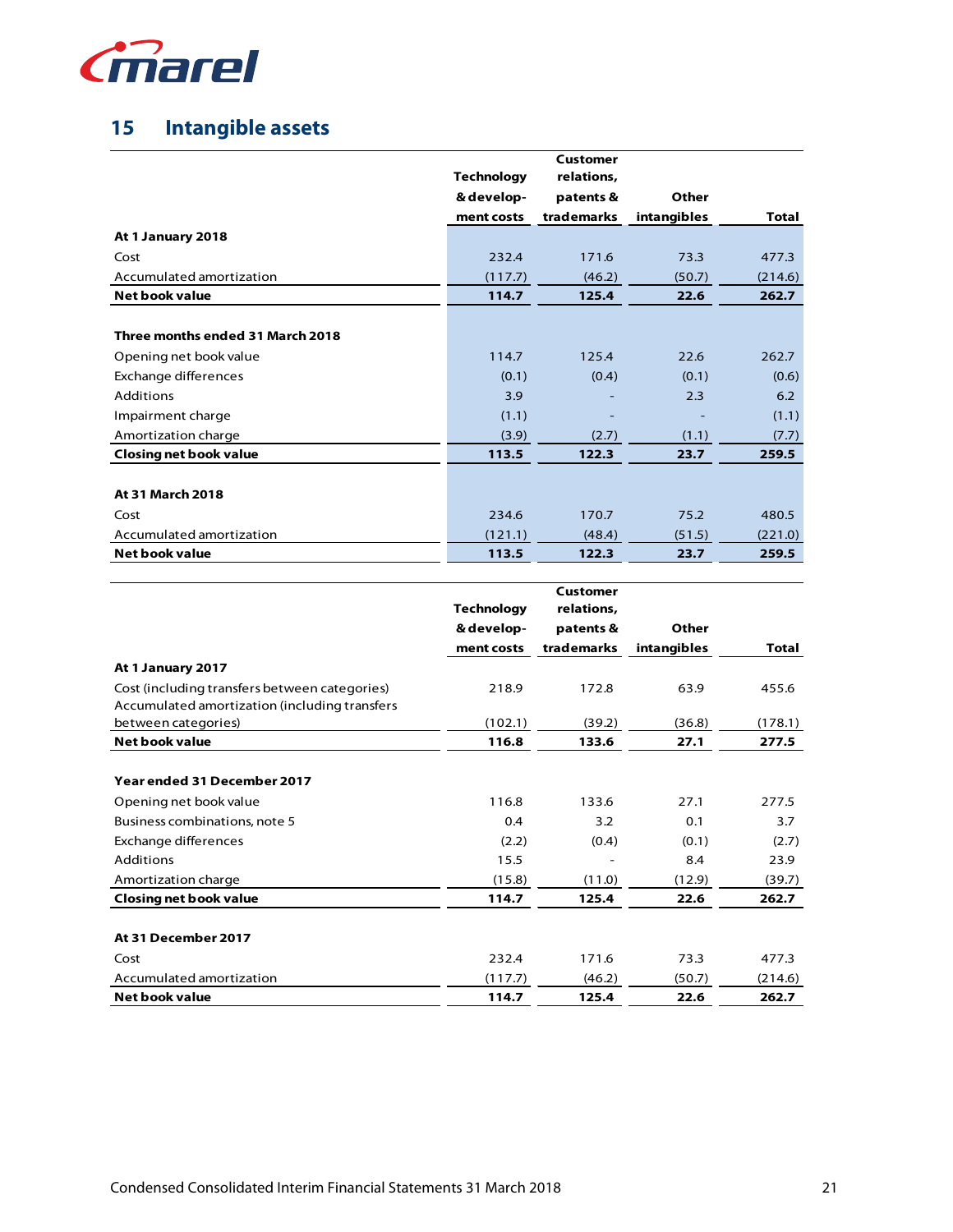

Business combinations for 2017 relate to the acquisition of Sulmaq. Further information on the acquisitions is disclosed in note 5 of the Condensed Consolidated Interim Financial Statements.

The additions for 2018 predominantly comprise internally generated assets of EUR 6.2 million (31 December 2017: EUR 23.9 million) for product development and for development of software products.

The impairment charge in the intangible assets analyzes as follows in the Consolidated Statement of Income:

|                                   |      | 01   |
|-----------------------------------|------|------|
|                                   | 2018 | 2017 |
| Research and development expenses |      |      |
|                                   | 1.1  |      |

Amortization of intangible assets and amortization of acquisition-related intangible assets analyzes as follows in the Consolidated Statement of Income:

|                                                       | Q1   | 01   |
|-------------------------------------------------------|------|------|
|                                                       | 2018 | 2017 |
| Cost of sales                                         | 0.0  | 0.0  |
| Selling and marketing expenses                        | 0.4  | 0.4  |
| Research and development expenses                     | 3.4  | 3.4  |
| General and administrative expenses                   | 1.6  | 1.8  |
|                                                       | 5.4  | 5.6  |
| Amortization of acquisition-related intangible assets | 2.3  | 6.2  |
|                                                       | 7.7  | 11.8 |

#### **Impairment testing**

The Group tested at the end of 2017 whether infinite intangible assets had suffered any impairment. The conclusion was there were no triggers indicating that impairment was necessary. At the end of Q1 2018 there is no reason to deviate from the conclusions taken at year-end.

# **16 Deferred income tax**

Deferred income taxes are calculated in full on temporary differences under the liability method.

The gross movement on the deferred income tax account is as follows:

| At 31 December 2017                                         | (56.9) |
|-------------------------------------------------------------|--------|
| Impact IFRS 9 & 15                                          | 1.8    |
| At 1 January 2018                                           | (55.1) |
| Exchange differences and changes within the Group           | 0.0    |
| Consolidated Statement of Income charge (excluding tax rate |        |
| change)                                                     | 1.4    |
| Effect of change in tax rates                               | (0.1)  |
| Hedge reserve & translation reserve recognized in Other     |        |
| Comprehensive Income                                        | (0.1)  |
| At 31 March 2018                                            | (53.9) |
|                                                             |        |
| At 1 January 2017                                           | (56.2) |
| Exchange differences and changes within the Group           | 0.1    |
| Consolidated Statement of Income charge (excluding tax rate |        |
| change)                                                     | 0.2    |
| Effect of change in tax rates                               | 1.1    |
| Business combinations, note 5                               | (1.7)  |
| Hedge reserve & translation reserve recognized in Other     |        |
| Comprehensive Income                                        | (0.4)  |
| At 31 December 2017                                         | (56.9) |

Deferred income tax assets and liabilities are offset when there is a legally enforceable right to set off current tax assets against current tax liabilities and when the deferred income taxes relate to the same fiscal authority.

The deferred tax charge recognized in the Consolidated Statement of Financial Position is as follows:

|                                 | 31/03  | 31/12  |
|---------------------------------|--------|--------|
|                                 | 2018   | 2017   |
| Deferred income tax assets      | 0.2    | 4.4    |
| Deferred income tax liabilities | (54.1) | (61.3) |
|                                 | (53.9) | (56.9) |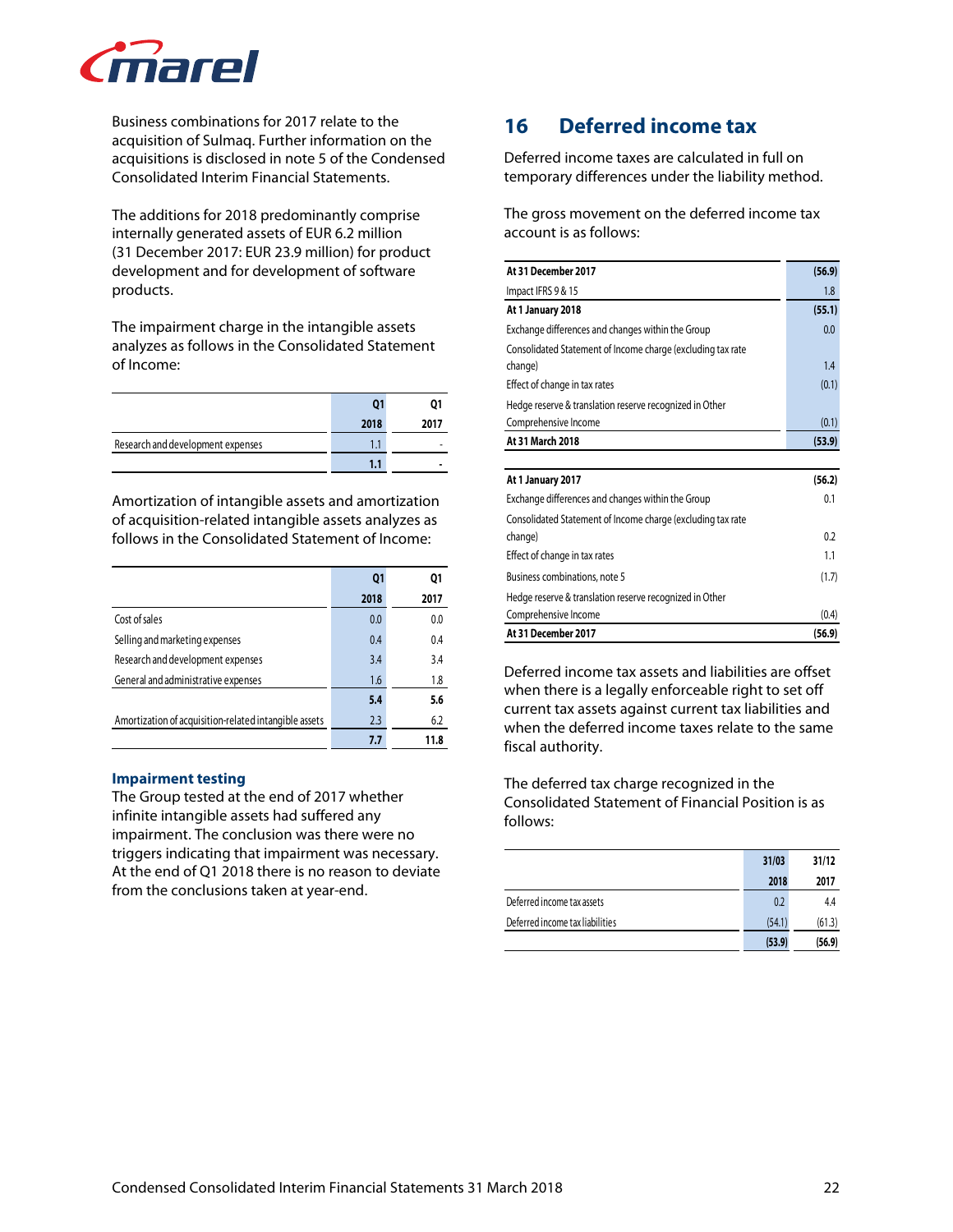

### **17 Inventories**

There were no material reversals of write-downs to net realizable value. The write-downs recognized following a recoverability analysis are included in Cost of sales.

# **18 Equity**

| <b>Share Capital</b>             |             |             | Outstanding |
|----------------------------------|-------------|-------------|-------------|
|                                  | Ordinary    | Treasury    | number of   |
|                                  | shares      | shares      | shares      |
|                                  | (thousands) | (thousands) | (thousands) |
| At 1 January 2018                | 735,569     | (41, 747)   | 693,822     |
| Treasury shares - purchased      |             | (10,000)    | (10,000)    |
| At 31 March 2018                 | 735,569     | (51, 747)   | 683,822     |
|                                  | 100.00%     | 7.03%       | 92.97%      |
|                                  |             |             |             |
| At 1 January 2017                | 735,569     | (21, 543)   | 714,026     |
| Treasury shares - purchased      |             | (22, 200)   | (22, 200)   |
| Treasury shares - sold           |             | 1,996       | 1,996       |
| At 31 December 2017              | 735,569     | (41, 747)   | 693,822     |
|                                  | 100.00%     | 5.68%       | 94.32%      |
|                                  |             | 31/03       | 31/12       |
| Class of share capital           |             | 2018        | 2017        |
| Nominal value                    |             | 6.3         | 6.3         |
|                                  |             |             |             |
| Share premium reserve            |             | 198.1       | 228.2       |
| Reserve for share based payments |             | 1.7         | 1.4         |
| Total share premium reserve      |             | 199.8       | 229.6       |
|                                  |             |             |             |

The total authorized number of ordinary shares is 735.6 million shares (31 December 2017: 735.6 million shares) with a par value of ISK 1 per share. All issued shares are fully paid. Holders of ordinary shares are entitled to dividends as declared from time to time and are entitled to one vote per share at shareholders meetings of the Company. All rights attached to the Company's treasury shares are suspended until those shares are sold again.

### **Dividends**

In March 2018 a dividend of EUR 28.7 million (EUR 4.19 cents per share) was declared for the operational year 2017 of which EUR 25.9 million was paid in Q1 2018 and EUR 2.8 million will be paid in Q2 2018 (in 2017, a dividend of EUR 15.3 million (EUR 2.14 cents per share) was declared and paid for the operational year 2016).

#### **Share premium reserve**

The Share premium reserve comprises of payment in excess of par value of ISK 1 per share that shareholders have paid for shares sold by the Company, less payments in excess of par value that the Company has paid for treasury shares. According to the Icelandic Companies Act, 25% of the nominal value share capital must be held in reserve which cannot be paid out as dividend to shareholders. Marel is compliant with this requirement.

#### **Other reserves**

Other reserves in Shareholder's equity include the following reserves:

- Hedge reserve: comprises revaluations on derivatives, on which hedge accounting is applied. The value of 31 March 2018 and 31 December 2017 relates to derivatives for the Group, the interest rate swap contracts.
- Translation reserve: comprises the translation results of the consolidation of subsidiaries reporting in foreign currencies, as well as a currency revaluation related to financing of subsidiaries.

|                                    | Hedge   | Translation | Total other |
|------------------------------------|---------|-------------|-------------|
|                                    | reserve | reserve     | reserves    |
| <b>Balance at 1 January 2018</b>   | 0.6     | (8.8)       | (8.2)       |
| Total other comprehensive income   | 0.5     | (2.0)       | (1.5)       |
| <b>Balance at 31 March 2018</b>    | 1.1     | (10.8)      | (9.7)       |
| <b>Balance at 1 January 2017</b>   | (0.8)   | (1.3)       | (2.1)       |
| Total other comprehensive income   | 1.4     | (7.5)       | (6.1)       |
| <b>Balance at 31 December 2017</b> | 0.6     | (8.8)       | (8.2)       |

### **Limitation in the distribution of Shareholders' equity**

As at 31 March 2018, pursuant to Icelandic law, certain limitations exist relating to the distribution of Shareholders' equity. Such limitations relate to legal reserves required by Icelandic law included under Retained earnings for capitalized intangible assets related to product development projects and for legal reserves relating to any legal or economic restrictions to the ability of affiliated companies to transfer funds to the parent company in the form of dividends.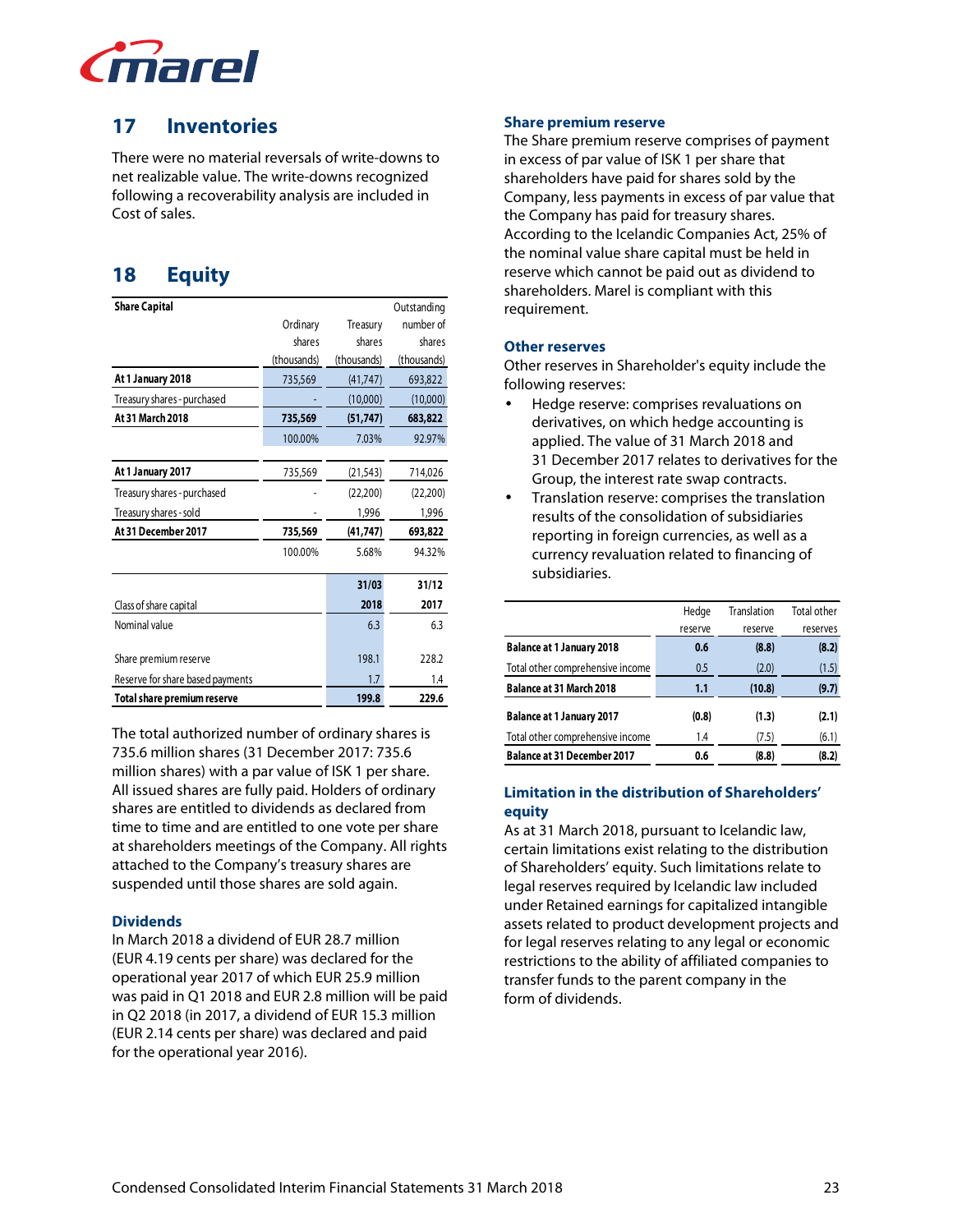

The legal reserve included under Retained earnings for capitalized intangible assets related to product development projects amounted to EUR 64.8 million as at 31 March 2018 (31 December 2017: EUR 65.3 million).

Since the profits retained in Marel hf.'s subsidiaries can be distributed and received in Iceland, no legal reserve for any legal or economic restrictions to the ability of affiliated companies to transfer funds to the parent company in the form of dividends is required.

The amount of the legal reserve for the share of profit of affiliates is reduced by dividends received from those companies and those dividends from them which can be claimed.

Therefore Marel could, based on its control as the parent company, decide to let its subsidiaries pay dividends. The dividends would lower the amount of legal reserves within equity and therefore leave more room for Marel to make dividend payments to its shareholders. The new provision of the act does not prevent Marel from making dividend payments to its shareholders in 2018 since the Company has sufficient retained earnings from previous years. The legal reserves as required by Icelandic law are required as of effective date 1 January 2016.

#### **Non-controlling interests**

Non-controlling interests ("NCI") relate to minority shares held by third parties in consolidated Group companies. The net income attributable to NCI amounted to EUR 0.0 million for the three-month period in 2018 (31 March 2017: EUR 0.0 million).

The NCI relates to MPS France S.A.R.L., France, in which the managing director of MPS France holds an ownership percentage of 24%.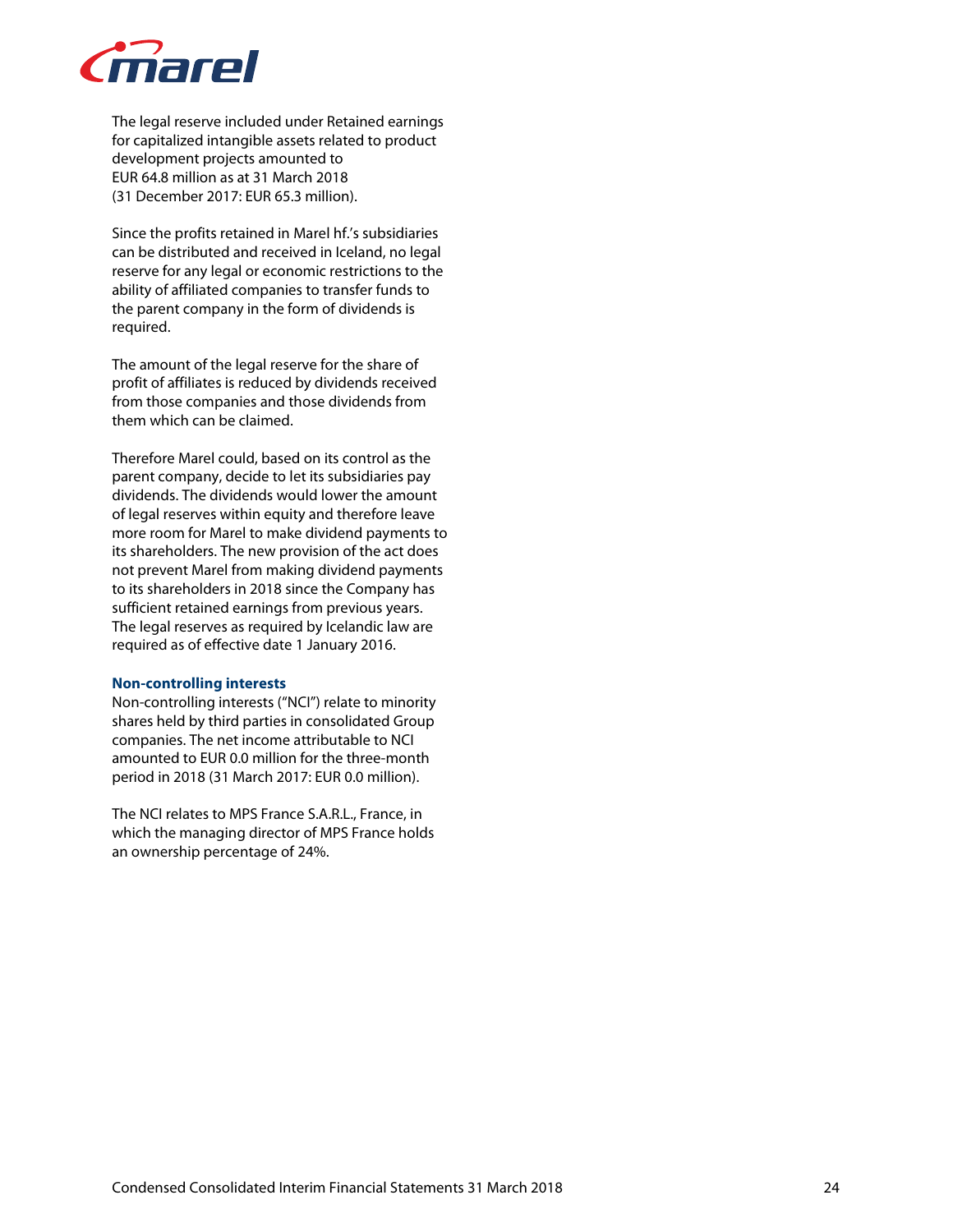

# **19 Bank borrowings and lease liabilities**

|                             | 31/03 | 31/12 |
|-----------------------------|-------|-------|
|                             | 2018  | 2017  |
| Bank borrowings             | 381.5 | 370.5 |
| Lease liabilities           | 24.1  | 0.2   |
| <b>Non-current</b>          | 405.6 | 370.7 |
|                             |       |       |
| Bank borrowings             |       |       |
| excluding bank              |       |       |
| overdrafts                  | 24.3  | 26.2  |
| Lease liabilities           | 7.4   |       |
| Current                     | 31.7  | 26.2  |
|                             |       |       |
| <b>Total borrowings and</b> |       |       |
| lease liabilities           | 437.3 | 396.9 |
|                             |       |       |
| Bank borrowings             | 405.8 | 396.7 |
| Lease liabilities           | 31.5  | 0.0   |
| <b>Total borrowings and</b> |       |       |
| lease liabilities           | 437.3 | 396.7 |
|                             |       |       |

As of 31 March 2018, interest bearing debt amounted to EUR 434.8 million including lease liabilities (31 December 2017: EUR 411.6 million), of which for 31 March 2018 and 31 December 2017 nothing is secured against shares that Marel hf. holds in certain subsidiaries. Lease liabilities are effectively secured as the rights to the leased asset revert to the lessor in the event of default.

The Group loan agreements contain restrictive covenants, relating to interest cover and leverage. At 31 March 2018 and at year end 2017 the Group complies with all restrictive covenants.

The Group has the following headroom in committed ancillary facilities:

|                          | 31/03 | 31/12 |
|--------------------------|-------|-------|
| Floating rate            | 2018  | 2017  |
| Expiring within one year |       |       |
| Expiring beyond one year | 119.9 | 150.2 |
|                          | 119.9 | 150.2 |

|                                         |            | Capitalized |             |             | Total | Total |
|-----------------------------------------|------------|-------------|-------------|-------------|-------|-------|
|                                         | Bank loans | finance     | Embedded    | Lease       | 31/03 | 31/12 |
| Liabilities in currency recorded in EUR | / revolver | charges     | derivatives | liabilities | 2018  | 2017  |
| Liabilities in EUR                      | 358.0      | (9.2)       | (2.5)       | 9.8         | 356.1 | 332.9 |
| Liabilities in USD                      | 59.8       | (1.7)       | (0.3)       | 8.4         | 66.2  | 61.5  |
| Liabilities in other currencies         | 1.7        | 0.0         | 0.0         | 13.3        | 15.0  | 2.5   |
|                                         | 419.5      | (10.9)      | (2.8)       | 31.5        | 437.3 | 396.9 |
| Current maturities                      | 28.8       | (3.5)       | (1.0)       | 7.4         | 31.7  | 26.2  |
|                                         | 390.7      | (7.4)       | (1.8)       | 24.1        | 405.6 | 370.7 |

| 31/03/2018                          |                   | Capitalized |             |       |  |
|-------------------------------------|-------------------|-------------|-------------|-------|--|
| Annual maturity of non-current bank | <b>Bank loans</b> | finance     | Embedded    | 31/03 |  |
| borrowings                          | / revolver        | charges     | derivatives | 2018  |  |
| Between 1 and 2 years               | 28.8              | (3.5)       | (0.8)       | 24.5  |  |
| Between 2 and 3 years               | 28.7              | (3.5)       | (0.5)       | 24.7  |  |
| Between 3 and 4 years               | 30.4              | (0.4)       | (0.5)       | 29.5  |  |
| Between 4 and 5 years               | 302.3             |             | (0.0)       | 302.3 |  |
| After 5 years                       | 0.5               |             |             | 0.5   |  |
|                                     | 390.7             | (7.4)       | (1.8)       | 381.5 |  |

| 31/12/2017<br>Annual maturity of non-current bank | <b>Bank loans</b> | Total<br>31/12 |             |       |
|---------------------------------------------------|-------------------|----------------|-------------|-------|
| borrowings                                        | / revolver        | charges        | derivatives | 2017  |
| Between 1 and 2 years                             | 30.3              | (3.5)          | (0.7)       | 26.1  |
| Between 2 and 3 years                             | 30.4              | (3.5)          | (0.6)       | 26.3  |
| Between 3 and 4 years                             | 30.4              | (1.3)          | (0.6)       | 28.5  |
| Between 4 and 5 years                             | 289.2             |                | (0.1)       | 289.1 |
| After 5 years                                     | 0.5               |                |             | 0.5   |
|                                                   | 380.8             | (8.3)          | (2.0)       | 370.5 |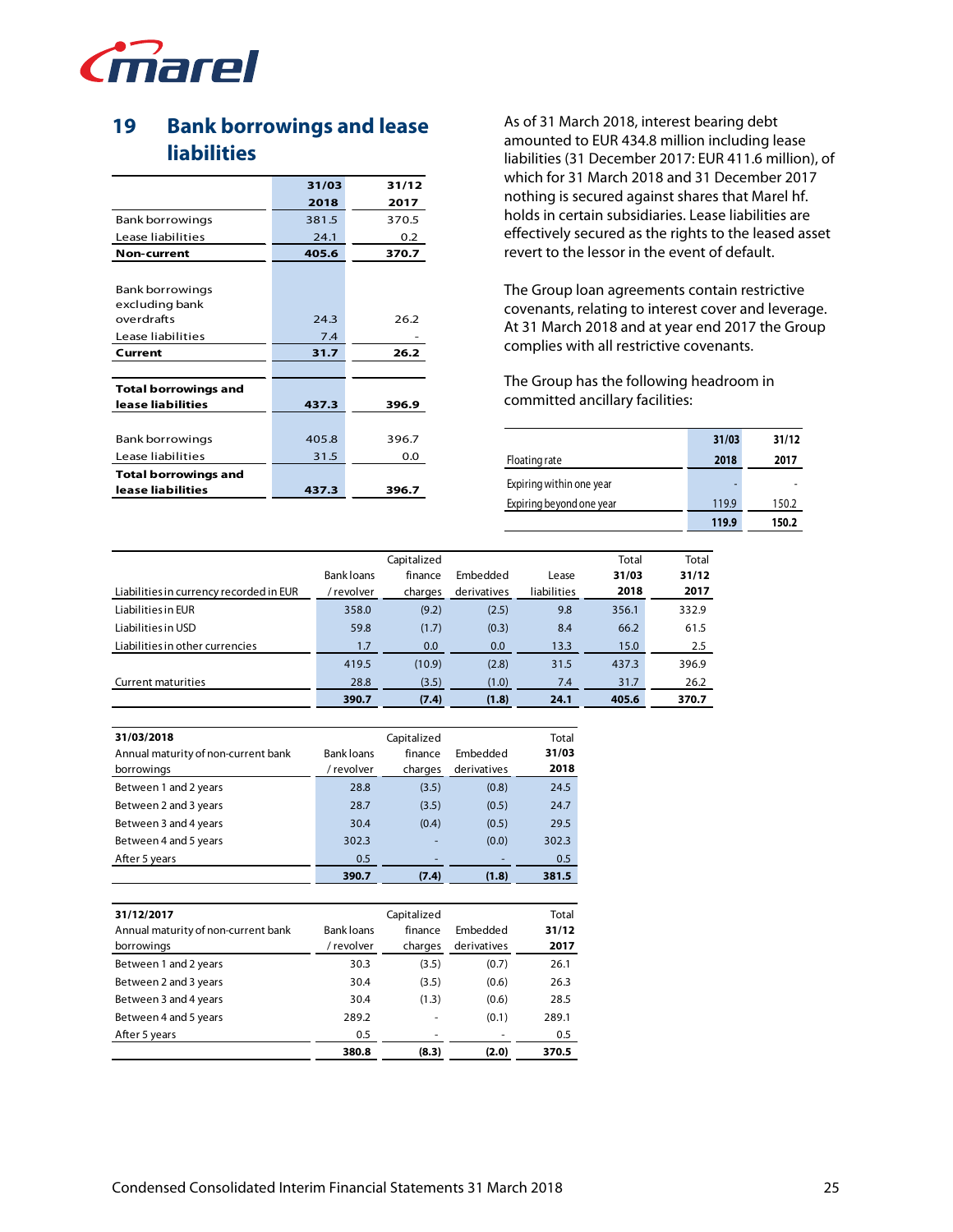

### **20 Provisions**

|                                  | Guarantee | Pension            |            |       |
|----------------------------------|-----------|--------------------|------------|-------|
|                                  | commit-   | commit-            | Other      |       |
|                                  | ments     | ments <sup>*</sup> | provisions | Total |
| <b>Balance at 1 January 2018</b> | 7.9       | 8.3                | 1.5        | 17.7  |
| <b>Additions</b>                 | 0.4       | 0.4                | 0.1        | 0.9   |
| Used                             | (0.2)     | (0.1)              | (0.0)      | (0.3) |
| Release                          | (1.2)     | (0.0)              | (0.0)      | (1.2) |
| Balance at 31 March 2018         | 6.9       | 8.6                | 1.6        | 17.1  |
|                                  |           |                    |            |       |
|                                  |           |                    |            |       |
|                                  | Guarantee | Pension            |            |       |
|                                  | commit-   | commit-            | Other      |       |
|                                  | ments     | ments <sup>*</sup> | provisions | Total |
| <b>Balance at 1 January 2017</b> | 9.0       | 7.6                | 3.9        | 20.5  |
| <b>Additions</b>                 | 1.3       | 1.0                | 0.1        | 2.4   |
| Business combinations, note 5    | 0.3       | 0.1                | 0.2        | 0.6   |
| Used                             | (2.1)     | (0.2)              | (2.2)      | (4.5) |
| Release                          | (0.6)     | (0.2)              | (0.5)      | (1.3) |

\*) Including the provision for early retirement rights, which has increased to EUR 5.3 million at 31 March 2018 (31 December 2017: EUR 5.0 million).

|                              | 31/03 | 31/12 |
|------------------------------|-------|-------|
| Analysis of total provisions | 2018  | 2017  |
| Current                      | 9.6   | 9.1   |
| Non-current                  | 7.5   | 8.6   |
|                              | 17.1  | 17.7  |

# **21 Financial instruments and risks**

#### **Interest-rate swap**

To protect Marel from fluctuations in Euribor-EUR-Reuters/Libor-BBA (''British Bankers Association'') and in accordance with the interest hedge policy Marel has entered into interest rate swaps (the hedging instruments) to receive floating interest and to pay fixed interest.

This is in line with Marel's risk management policy to have 50 - 70% of core debt fixed for 3 – 5 years.

The notional principal amount of the outstanding active interest rate swap contracts at 31 March 2018 was EUR 247.7 million (31 December 2017: EUR 248.7 million).

| 31/03 2018                                                 | Currency   | Principal | <b>Maturity</b> | Interest% |
|------------------------------------------------------------|------------|-----------|-----------------|-----------|
| Interest rate SWAP                                         | <b>EUR</b> | 50.0      | 2020            | $-0.1%$   |
| Interest rate SWAP                                         | <b>EUR</b> | 40.0      | 2018            | 0.2%      |
| Interest rate SWAP                                         | <b>EUR</b> | 50.0      | 2020            | $-0.1%$   |
| Interest rate SWAP                                         | <b>EUR</b> | 50.0      | 2020            | $-0.1%$   |
| Interest rate SWAP                                         | <b>USD</b> | 10.0      | 2020            | 1.3%      |
| Interest rate SWAP                                         | <b>USD</b> | 60.0      | 2018            | 2.2%      |
| Forward starting interest rate SWAP                        | <b>EUR</b> | 80.0      | 2022            | 0.4%      |
| Forward starting interest rate SWAP                        | <b>EUR</b> | 40.0      | 2022            | 0.4%      |
| Forward starting interest rate SWAP                        | <b>USD</b> | 60.0      | 2020            | 1.6%      |
| Forward starting interest rate SWAP                        | <b>USD</b> | 50.0      | 2022            | 2.3%      |
| Embedded floor (0,00% cap on                               |            |           |                 |           |
| interest rates in financing                                |            |           |                 |           |
| agreements)                                                | <b>EUR</b> | 346.0     | 2022            | $0.0\%$   |
| FX EUR DKK interest rate SWAP (EUR                         |            |           |                 |           |
| fixed, DKK floating)                                       | <b>EUR</b> | 1.1       | 2027            | 5.2%      |
| 31/12 2017                                                 | Currency   | Principal | <b>Maturity</b> | Interest% |
| Interest rate SWAP                                         | <b>EUR</b> | 50.0      | 2020            | $-0.1%$   |
| Interest rate SWAP                                         | <b>EUR</b> | 40.0      | 2018            | 0.2%      |
|                                                            |            |           |                 |           |
| Interest rate SWAP                                         | EUR        | 50.0      | 2020            | $-0.1%$   |
| Interest rate SWAP                                         | <b>EUR</b> | 50.0      | 2020            | $-0.1%$   |
| Interest rate SWAP                                         | <b>USD</b> | 10.0      | 2020            | 1.3%      |
| Interest rate SWAP                                         | <b>USD</b> | 60.0      | 2018            | 2.2%      |
| Forward starting interest rate SWAP                        | <b>EUR</b> | 80.0      | 2022            | 0.4%      |
| Forward starting interest rate SWAP                        | <b>EUR</b> | 40.0      | 2022            | 0.4%      |
| Forward starting interest rate SWAP                        | <b>USD</b> | 60.0      | 2020            | 1.6%      |
| Forward starting interest rate SWAP                        | <b>USD</b> | 50.0      | 2022            | 2.3%      |
| Embedded floor (0,00% cap on                               |            |           |                 |           |
| interest rates in financing                                |            |           |                 |           |
| agreements)                                                | EUR        | 346.0     | 2022            | 0.0%      |
| FX EUR DKK interest rate SWAP (EUR<br>fixed, DKK floating) | <b>EUR</b> | 1.1       | 2027            | 5.2%      |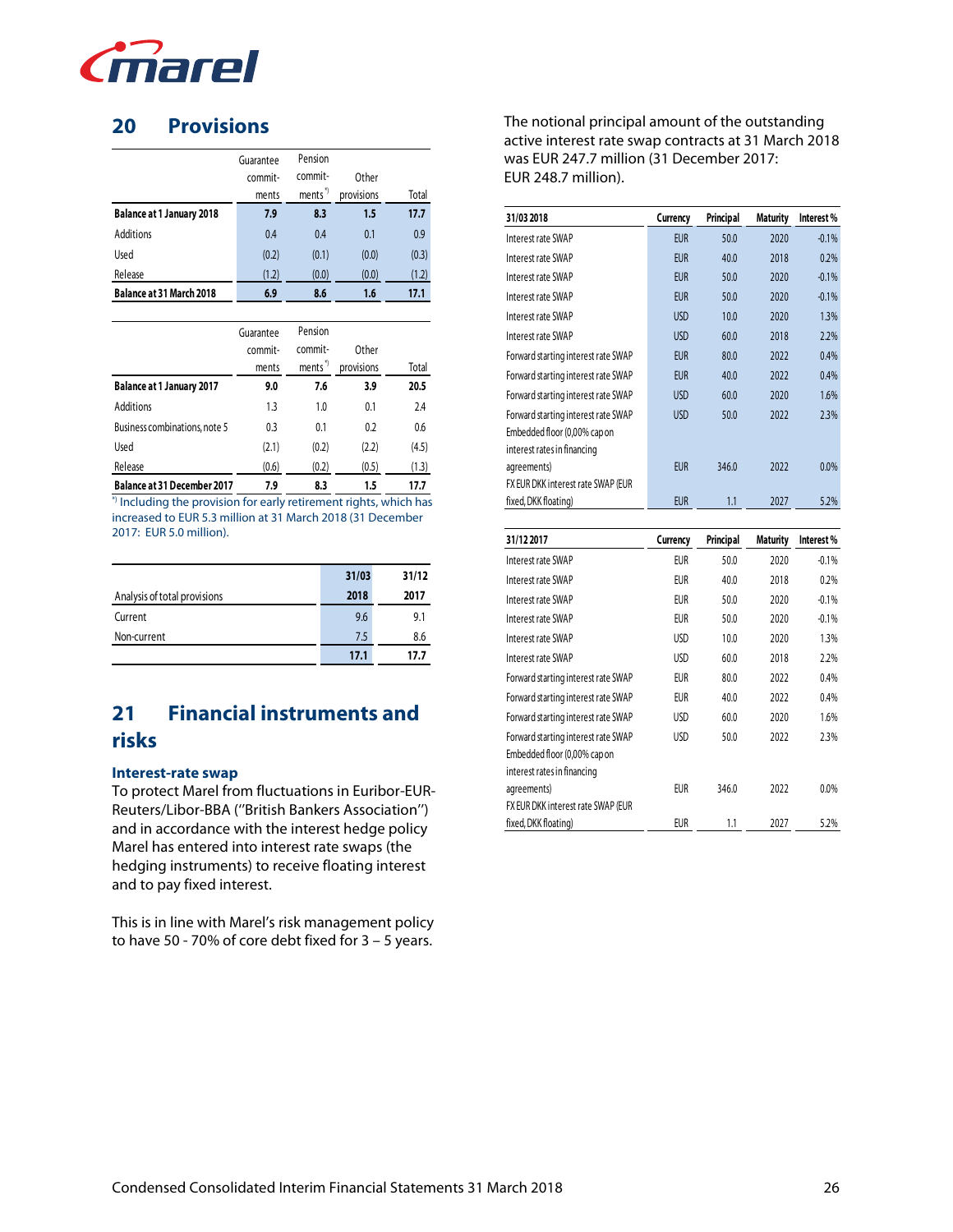

# **22 Contingencies**

### **Contingent liabilities**

At 31 March 2018 the Group had contingent liabilities in respect of bank and other guarantees and other matters arising in the ordinary course of business from which it is anticipated that no material liabilities will arise. In the ordinary course of business the Group has given guarantees amounting to EUR 56.7 million (31 December 2017: EUR 50.3 million) to third parties.

### **Legal proceedings**

As part of doing business and acquisitions the Group is involved in claims and litigations, under such indemnities and guarantees. These claims are pending and all are contested. Provisions are recognized when an outflow of economic benefits for settlement is probable and the amount can be estimated reliably. It should be understood that, in light of possible future developments, such as (a) potential additional lawsuits, (b) possible future settlements, and (c) rulings or judgments in pending lawsuits, certain cases may result in additional liabilities and related costs.

At this point in time, we cannot estimate any additional amount of loss or range of loss in excess of the recorded amounts with sufficient certainty to allow such amount or range of amounts to be meaningful. Moreover, if and to the extent that the contingent liabilities materialize, they are often resolved over a number of years and the timing of such payments cannot be predicted with confidence. While the outcome of said cases, claims and disputes cannot be predicted with certainty, we believe, based upon legal advice and information received, that the final outcome will not materially affect our consolidated financial position but could be material to our results of operations or cash flows in any one accounting period.

### **Environmental remediation**

The Company and its subsidiaries are subject to environmental laws and regulations. Under these laws, the Company and/or its subsidiaries may be required to remediate the effects of certain chemicals on the environment.

### **23 Related party transactions**

At 31 March 2018 and 31 December 2017 there are no loans to the members of the Board of Directors and the CEO. In addition, there were no transactions carried out (purchases of goods and services) between the Group and members of the Board of Directors or the CEO in the three-month period ended 31 March 2018 and the year 2017.

### **24 Subsequent events**

No significant events have taken place since the reporting date, 31 March 2018.